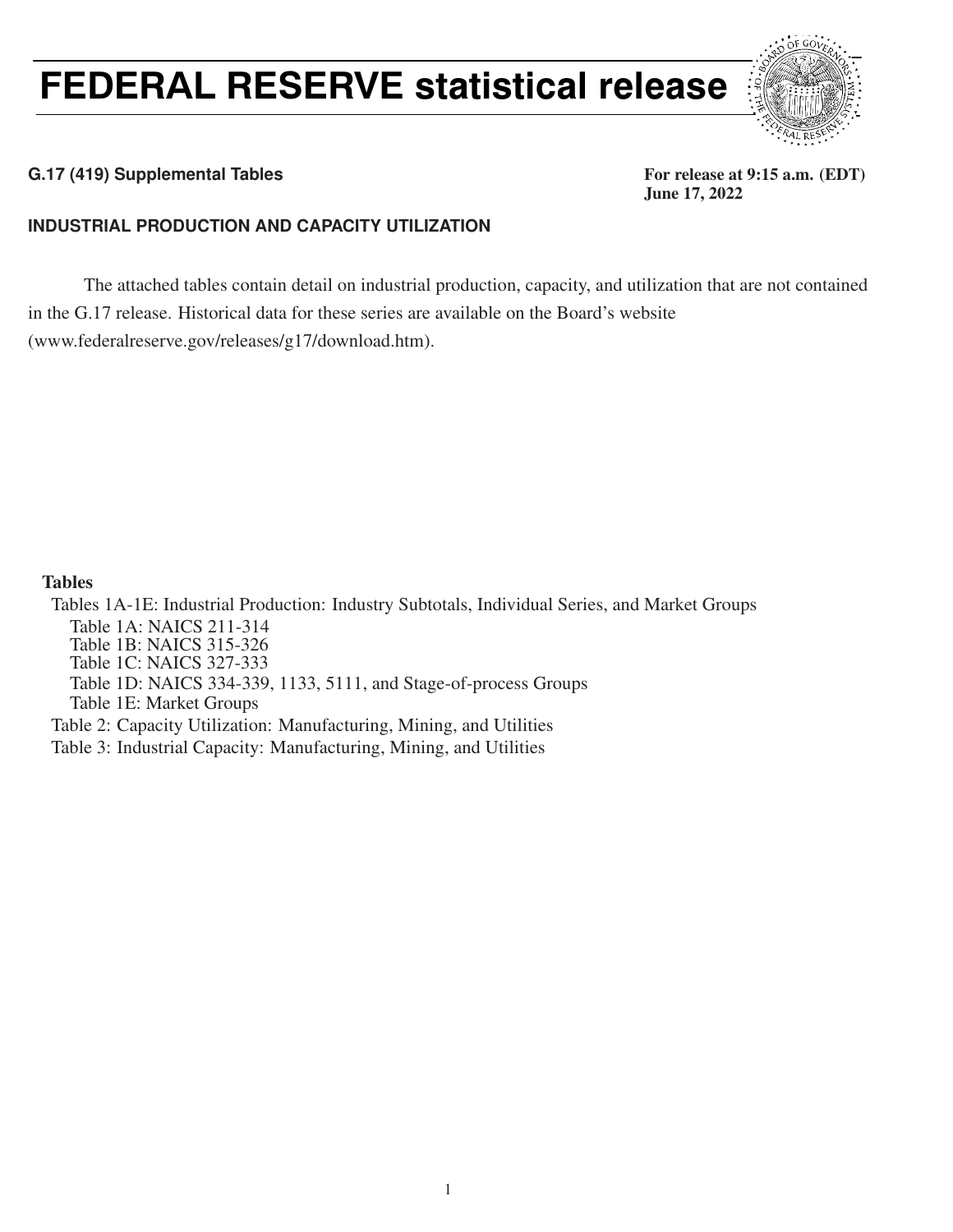## Table 1A<br><u>Industrial Production: Industry Subtotals and Individual Series</u>

|                                                                         |                                 | 2021                    |                     |                  |                     | Seasonally adjusted |                     |                  | $Index, 2017 = 100$ |                   |                     |                         |                     |                  |
|-------------------------------------------------------------------------|---------------------------------|-------------------------|---------------------|------------------|---------------------|---------------------|---------------------|------------------|---------------------|-------------------|---------------------|-------------------------|---------------------|------------------|
|                                                                         |                                 | IP                      | 2021                | 2022             |                     |                     |                     |                  | 2021                | 2022              |                     | Not seasonally adjusted |                     |                  |
| Item                                                                    | <b>NAICS</b>                    | Proportion <sup>1</sup> | $Dec.$ <sup>r</sup> | Jan <sup>r</sup> | $Feb.$ <sup>r</sup> | Mar <sup>r</sup>    | $Apr.$ <sup>r</sup> | May <sup>p</sup> | $Dec.$ <sup>r</sup> | Jan. <sup>r</sup> | $Feb.$ <sup>r</sup> | Mar <sup>1</sup>        | $Apr.$ <sup>r</sup> | May <sup>p</sup> |
| Oil and gas extraction                                                  | 211                             | 9.00                    | 125.4               | 124.5            | 122.6               | 127.4               | 129.5               | 130.2            | 127.0               | 124.0             | 123.4               | 127.6                   | 129.1               | 129.1            |
| Crude oil                                                               | 21112                           | 6.76                    | 121.9               | 121.4            | 119.5               | 124.2               | 127.1               | 128.1            | 123.9               | 121.4             | 120.7               | 124.4                   | 126.6               | 126.7            |
| Natural gas and<br>natural gas liquids                                  | 21113                           | 2.24                    | 137.8               | 135.4            | 133.3               | 138.6               | 137.8               | 137.3            | 138.0               | 133.2             | 132.8               | 138.7                   | 137.6               | 137.4            |
| Natural gas                                                             | 21113pt.                        | 1.38                    | 129.0               | 127.9            | 127.0               | 129.2               |                     |                  | 131.1               | 127.8             | 126.9               | 128.9                   |                     |                  |
| Natural gas liquids                                                     | 21113pt.                        | .85                     | 155.8               | 151.3            | 146.8               | 157.7               | 152.9               | 150.8            | 152.8               | 145.0             | 145.6               | 158.6                   | 154.5               | 153.2            |
| Mining (except oil and gas)                                             | 212                             | 2.67                    | 93.6                | 94.3             | 98.1                | 98.8                | 96.1                | 96.7             | 89.7                | 84.6              | 87.6                | 90.4                    | 96.5                | 100.1            |
| Coal mining                                                             | 2121                            | .49                     | 73.1                | 77.3             | 78.5                | 82.4                | 74.8                | 76.6             | 72.7                | 78.2              | 80.9                | 77.1                    | 72.8                | 74.5             |
| Metal ore mining<br>Iron ore mining                                     | 2122<br>21221                   | 1.18<br>.07             | 90.1<br>83.7        | 93.2<br>94.7     | 100.5<br>94.7       | 97.9                | 98.4                | 96.4             | 91.6<br>86.2        | 91.1<br>85.0      | 97.9<br>94.3        | 95.4                    | 100.3               | 94.8             |
| Gold ore and silver ore mining                                          | 21222                           | .26                     | 81.0                | 88.7             | 92.3                | 90.2                | 88.6                | 87.7             | 86.6                | 85.8              | 88.4                | 88.1                    | 87.6                | 84.6             |
| Copper, nickel, lead, and zinc mining<br>Nonmetallic mineral mining     | 21223                           | .66                     | 99.0                | 97.2             | 109.3               | 108.5               | 108.8               | 106.2            | 98.0                | 94.9              | 106.6               | 104.6                   | 112.7               | 104.9            |
| and quarrying                                                           | 2123                            | 1.00                    | 114.9               | 109.5            | 110.4               | 113.4               | 109.7               | 113.0            | 100.8               | 81.7              | 79.7                | 94.7                    | 109.7               | 127.5            |
| <b>Support activities for mining</b>                                    | 213                             | 2.06                    | 83.0                | 86.5             | 88.7                | 91.7                | 95.1                | 99.6             | 83.5                | 85.9              | 88.6                | 91.7                    | 95.7                | 99.9             |
| Drilling oil and gas wells                                              | 213111                          | .59                     | 104.2               | 110.6            | 115.2               | 120.8               | 124.6               | 132.3            | 105.6               | 110.9             | 115.9               | 120.1                   | 125.7               | 133.0            |
| Electric power generation, transmission                                 |                                 |                         |                     |                  |                     |                     |                     |                  |                     |                   |                     |                         |                     |                  |
| and distribution                                                        | 2211                            | 10.04                   | 100.3               | 106.2            | 106.1               | 102.7               | 108.0               | 110.0            | 99.1                | 110.2             | 102.1               | 94.9                    | 92.7                | 102.2            |
| Electric power generation<br>Hydroelectric, renewables                  | 22111                           | 4.97                    | 97.4                | 105.0            | 102.8               | 98.1                | 104.5               | 106.5            | 96.4                | 107.5             | 101.8               | 90.2                    | 91.0                | 100.4            |
| and other power generation                                              | 221111,4-8                      | .60                     | 133.0               | 124.4            | 123.5               | 124.2               | 126.9               | 129.3            | 125.6               | 128.0             | 133.2               | 136.1                   | 149.7               | 148.8            |
| Hydroelectric power generation<br>Renewables and other power generation | 221111<br>221114-8              | .31<br>.29              | 111.5<br>173.0      | 104.8<br>160.6   | 97.6<br>171.2       | 94.2<br>179.4       |                     |                  | 102.5<br>166.3      | 107.9<br>163.3    | 104.7<br>183.7      | 105.0<br>191.4          |                     |                  |
| Fossil fuel power generation                                            | 221112                          | 2.86                    | 89.9                | 105.6            | 101.5               | 93.3                |                     |                  | 87.0                | 105.9             | 96.7                | 80.4                    |                     |                  |
| Nuclear electric power generation<br>Electric power transmission,       | 221113                          | 1.50                    | 97.7                | 95.7             | 96.5                | 96.7                |                     |                  | 103.4               | 103.2             | 100.2               | 92.4                    |                     |                  |
| control, and distribution                                               | 22112                           | 5.08                    | 103.2               | 107.4            | 109.4               | 107.3               | 111.5               | 113.7            | 101.7               | 112.9             | 102.3               | 99.8                    | 94.4                | 104.1            |
| Commercial and other electricity                                        |                                 |                         |                     |                  |                     |                     |                     |                  |                     |                   |                     |                         |                     |                  |
| sales<br>Industrial electricity sales                                   | 22112pt.<br>22112pt.            | 1.86<br>.83             | 105.9<br>102.9      | 108.6<br>105.1   | 107.2<br>101.1      | 108.1<br>103.8      |                     |                  | 101.5<br>99.6       | 106.3<br>101.7    | 97.4<br>92.7        | 101.7<br>101.2          |                     |                  |
| Residential electricity sales                                           | 22112pt.                        | 2.39                    | 101.0               | 107.1            | 114.2               | 107.8               |                     |                  | 102.9               | 122.5             | 110.0               | 97.8                    |                     |                  |
| Natural gas distribution                                                | 2212                            | 1.73                    | 95.0                | 111.2            | 112.2               | 98.3                | 105.3               | 100.6            | 162.6               | 224.9             | 187.7               | 148.3                   | 92.9                | 65.2             |
| Commercial and other gas sales                                          | 2212pt.                         | .30                     | 92.9                | 112.1            | 111.5               | 101.7               |                     |                  | 151.1               | 209.2             | 176.2               | 146.6                   |                     |                  |
| Industrial gas sales                                                    | 2212pt.                         | .07<br>.96              | 117.4               | 123.5            | 115.7               | 112.2<br>98.2       |                     |                  | 117.5               | 126.9             | 109.0               | 109.5                   |                     |                  |
| Residential gas sales<br>Gas transmission                               | 2212pt.<br>2212pt.              | .40                     | 94.9<br>107.5       | 113.5<br>119.1   | 118.0<br>114.2      | 108.2               |                     |                  | 180.2<br>131.6      | 260.9<br>158.3    | 216.2<br>134.3      | 160.7<br>122.1          |                     |                  |
|                                                                         |                                 |                         |                     |                  |                     |                     |                     |                  |                     |                   |                     |                         |                     |                  |
| Food<br>Animal food                                                     | 311<br>3111                     | 8.50<br>.68             | 101.8<br>96.8       | 102.4<br>99.9    | 103.7<br>101.9      | 103.7<br>102.3      | 103.6<br>101.8      | 102.8<br>99.3    | 101.9<br>99.7       | 100.7<br>101.8    | 102.7<br>102.2      | 102.7<br>101.7          | 101.6<br>99.5       | 100.9<br>98.0    |
| Grain and oilseed milling                                               | 3112                            | .64                     | 99.9                | 102.5            | 103.2               | 102.3               | 103.6               | 102.7            | 99.8                | 102.6             | 103.8               | 103.6                   | 101.7               | 101.2            |
| Sugar and confectionery product<br>Fruit and vegetable preserving       | 3113                            | .48                     | 110.6               | 108.6            | 108.7               | 109.1               | 114.4               | 108.0            | 125.6               | 110.0             | 108.6               | 107.1                   | 108.1               | 97.2             |
| and specialty food                                                      | 3114                            | .95                     | 101.1               | 99.6             | 100.8               | 100.1               | 104.3               | 104.9            | 95.6                | 91.9              | 94.2                | 93.7                    | 94.5                | 98.7             |
| Dairy product<br>Dairy product (except frozen)                          | 3115<br>31151                   | 1.10<br>1.01            | 105.6<br>105.3      | 105.1<br>105.5   | 107.9<br>108.9      | 106.6<br>107.5      | 105.9<br>106.7      | 104.7<br>105.5   | 104.2<br>106.4      | 104.8<br>106.7    | 109.6<br>110.6      | 110.0<br>110.3          | 110.4<br>110.4      | 107.2<br>107.2   |
| Fluid milk                                                              | 311511                          | .29                     | 99.9                | 98.9             | 99.3                | 100.0               | 99.6                |                  | 98.0                | 99.2              | 101.1               | 102.5                   | 102.8               |                  |
| Creamery butter                                                         | 311512                          | .03                     | 110.5               | 121.8            | 120.7               | 121.0               | 115.7               |                  | 120.9               | 138.7             | 140.1               | 135.8                   | 129.7               |                  |
| Cheese<br>Dry, condensed, and evaporated                                | 311513                          | .51                     | 110.8               | 111.1            | 116.6               | 114.2               | 112.3               |                  | 112.0               | 111.6             | 116.5               | 115.2                   | 113.6               |                  |
| dairy product                                                           | 311514                          | .17                     | 101.6               | 102.4            | 105.6               | 103.2               | 105.1               |                  | 107.0               | 105.5             | 110.5               | 110.4                   | 116.3               |                  |
| Ice cream and frozen dessert<br>Animal slaughtering and processing      | 31152<br>3116                   | .09<br>1.55             | 110.1<br>103.0      | 100.4<br>105.5   | 97.3<br>108.4       | 97.0<br>107.6       | 98.7<br>105.1       | 105.5            | 80.5<br>100.7       | 83.6<br>104.8     | 98.1<br>107.6       | 106.3<br>106.8          | 110.4<br>104.0      | 102.9            |
| Animal (except poultry)                                                 |                                 |                         |                     |                  |                     |                     |                     |                  |                     |                   |                     |                         |                     |                  |
| slaughtering and meat<br>Beef                                           | $311611 - 3$<br>$311611 - 3pt.$ | 1.04<br>.64             | 104.1<br>101.9      | 105.3<br>102.8   | 110.2<br>110.6      | 108.4<br>107.5      | 106.8<br>106.0      | 107.0            | 103.2<br>99.0       | 104.8<br>101.0    | 109.3<br>107.1      | 107.9<br>104.9          | 105.3<br>103.7      | 103.5            |
| Pork                                                                    | $311611 - 3pt.$                 | .39                     | 107.0               | 108.9            | 108.7               | 109.1               | 107.0               |                  | 109.7               | 110.7             | 112.5               | 112.2                   | 107.0               |                  |
| Miscellaneous meats<br>Poultry processing                               | $311611 - 3pt.$<br>311615       | .01<br>.51              | 91.4<br>101.1       | 93.1<br>106.1    | 89.1<br>105.1       | 94.9<br>106.3       | 102.1<br>101.9      |                  | 97.5<br>96.1        | 91.1<br>105.3     | 88.4<br>104.6       | 98.6<br>104.9           | 105.5<br>101.6      |                  |
| Bakeries and tortilla                                                   | 3118                            | 1.21                    | 102.1               | 103.3            | 103.3               | 102.1               | 99.9                | 100.2            | 104.6               | 100.9             | 101.8               | 100.8                   | 99.3                | 99.2             |
| Other food<br>Coffee and tea                                            | 3119<br>31192                   | 1.73<br>.12             | 100.1<br>78.2       | 100.2<br>78.0    | 101.1<br>79.4       | 103.2<br>80.3       | 103.6<br>80.1       | 101.9<br>78.5    | 101.3<br>79.0       | 99.1<br>77.3      | 100.3<br>78.8       | 101.8<br>79.2           | 101.6<br>78.9       | 102.2<br>79.1    |
|                                                                         |                                 |                         |                     |                  |                     |                     |                     |                  |                     |                   |                     |                         |                     |                  |
| Beverage and tobacco product<br>Beverage                                | 312<br>3121                     | 3.02<br>1.65            | 96.9<br>110.0       | 97.6<br>110.2    | 96.5<br>108.6       | 98.4<br>111.4       | 98.5<br>110.5       | 98.4<br>109.7    | 85.7<br>110.4       | 92.2<br>102.6     | 100.3<br>105.9      | 104.1<br>115.3          | 99.1<br>110.6       | 99.2<br>111.7    |
| Soft drink and ice                                                      | 31211                           | .56                     | 118.3               | 118.2            | 117.7               | 121.2               | 120.8               | 117.7            | 115.8               | 115.1             | 115.9               | 119.7                   | 119.0               | 120.6            |
| <b>Breweries</b>                                                        | 31212                           | .41                     | 102.4               | 104.8            | 96.6                |                     |                     |                  | 92.2                | 92.7              | 90.9                |                         |                     |                  |
| Tobacco                                                                 | 3122                            | 1.38                    | 81.3                | 82.3             | 81.9                | 82.8                | 83.7                | 84.4             | 59.5                | 79.1              | 91.3                | 89.8                    | 84.8                | 84.0             |
| <b>Textile mills</b>                                                    | 313                             | .31                     | 95.2                | 92.2             | 93.0                | 91.0                | 93.5                | 92.2             | 95.7                | 90.4              | 92.6                | 91.5                    | 92.9                | 92.8             |
| Fiber, yarn, and thread mills<br>Fabric mills                           | 3131<br>3132                    | .05<br>.18              | 96.6<br>94.5        | 94.7<br>89.8     | 93.4<br>91.2        | 93.0<br>87.6        | 96.2<br>89.0        | 94.1<br>88.2     | 96.3<br>95.2        | 92.0<br>88.7      | 94.2<br>90.3        | 93.7<br>88.4            | 94.9<br>89.0        | 94.5<br>88.7     |
| Textile and fabric finishing                                            |                                 |                         |                     |                  |                     |                     |                     |                  |                     |                   |                     |                         |                     |                  |
| and fabric coating                                                      | 3133                            | .08                     | 96.7                | 96.9             | 97.8                | 98.6                | 103.1               | 101.1            | 97.4                | 93.8              | 97.9                | 98.0                    | 101.4               | 102.2            |
| <b>Textile product mills</b>                                            | 314                             | .30                     | 94.4                | 94.4             | 97.7                | 95.4                | 93.7                | 95.0             | 88.4                | 90.6              | 93.1                | 94.9                    | 96.0                | 93.8             |
| Textile furnishings mills                                               | 3141                            | .17                     | 84.5                | 84.9             | 86.4                | 85.6                | 84.3                | 84.4             | 73.2                | 79.3              | 80.6                | 84.1                    | 88.4                | 82.0             |
| Carpet and rug mills<br>Other textile product mills                     | 31411<br>3149                   | .10<br>.13              | 71.6<br>106.5       | 72.7<br>105.9    | 73.3<br>111.7       | 73.4<br>107.4       | 73.0<br>105.2       | 72.6<br>108.2    | 53.1<br>108.4       | 65.9<br>104.9     | 66.8<br>108.9       | 72.0<br>108.2           | 80.7<br>104.7       | 70.4<br>108.7    |
|                                                                         |                                 |                         |                     |                  |                     |                     |                     |                  |                     |                   |                     |                         |                     |                  |

r Revised. p Preliminary. 1. The IP proportion data are estimates of the industries' relative contributions to overall IP growth in the following year.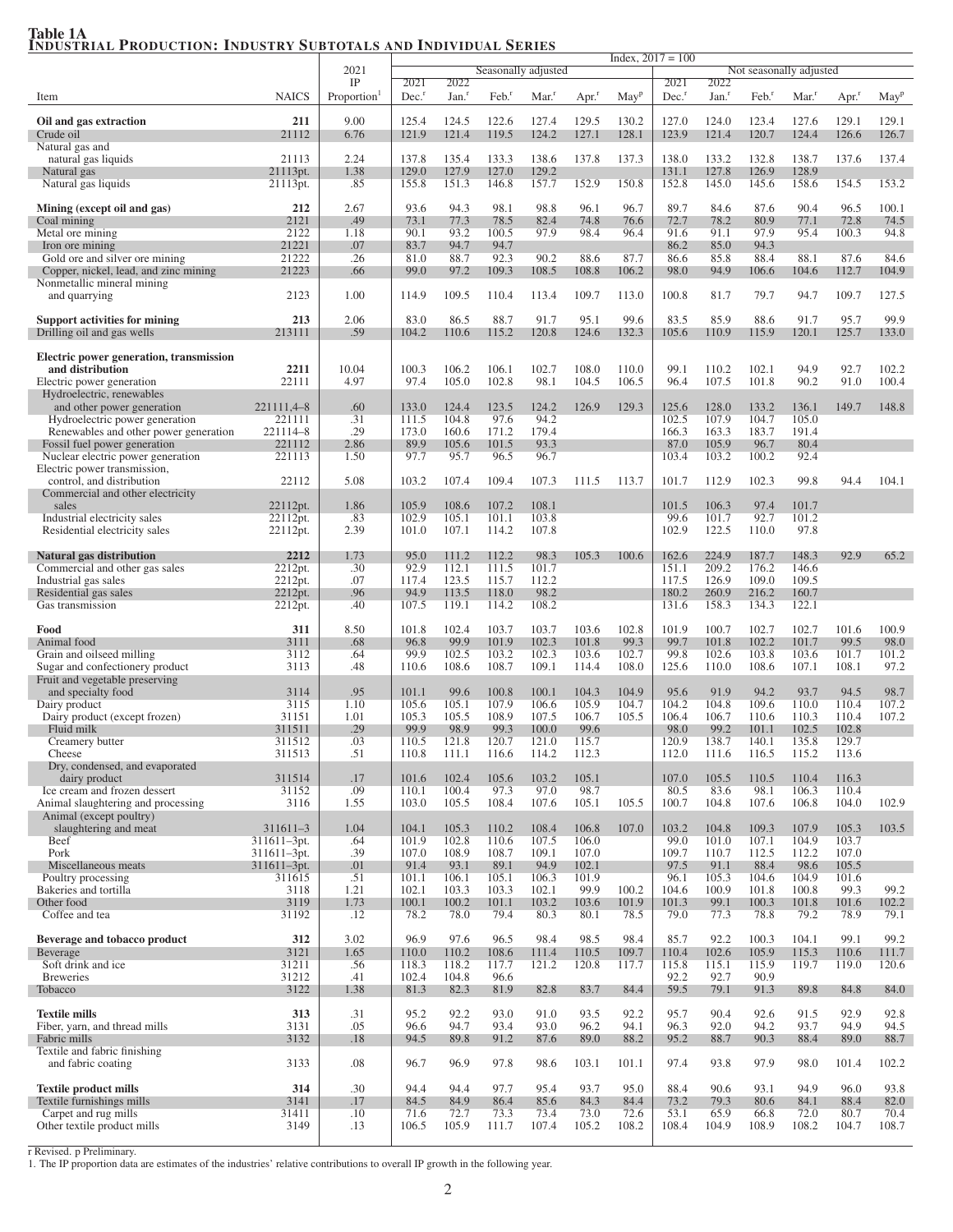|                                                       |                          |                         |                     |                   |                     |                     |                     |                     | $Index, 2017 = 100$ |                   |                     |                         |                     |                  |
|-------------------------------------------------------|--------------------------|-------------------------|---------------------|-------------------|---------------------|---------------------|---------------------|---------------------|---------------------|-------------------|---------------------|-------------------------|---------------------|------------------|
|                                                       |                          | 2021<br>IP              | 2021                | 2022              |                     | Seasonally adjusted |                     |                     | 2021                | 2022              |                     | Not seasonally adjusted |                     |                  |
| Item                                                  | <b>NAICS</b>             | Proportion <sup>1</sup> | $Dec.$ <sup>r</sup> | Jan. <sup>r</sup> | $Feb.$ <sup>r</sup> | $Mar.$ <sup>r</sup> | $Apr.$ <sup>r</sup> | $M$ ay <sup>p</sup> | $Dec.$ <sup>r</sup> | Jan. <sup>r</sup> | $Feb.$ <sup>r</sup> | Mar <sup>r</sup>        | $Apr.$ <sup>r</sup> | May <sup>p</sup> |
|                                                       |                          |                         |                     |                   |                     |                     |                     |                     |                     |                   |                     |                         |                     |                  |
| <b>Apparel</b>                                        | 315                      | .16                     | 96.6                | 92.9              | 95.8                | 95.9                | 94.8                | 96.4                | 98.1                | 90.2              | 95.9                | 96.4                    | 92.3                | 96.6             |
| Leather and allied product                            | 316                      | .06                     | 98.9                | 100.5             | 101.8               | 107.1               | 111.3               | 110.3               | 98.7                | 99.9              | 101.5               | 108.1                   | 110.9               | 113.7            |
|                                                       |                          |                         |                     |                   |                     |                     |                     |                     |                     |                   |                     |                         |                     |                  |
| Wood product                                          | 321                      | 1.89                    | 100.2               | 100.0             | 102.5               | 103.9               | 104.9               | 102.2               | 95.6                | 97.5              | 101.5               | 103.9                   | 106.3               | 103.1            |
| Sawmills and wood preservation                        | 3211                     | .54                     | 98.2                | 97.9              | 96.7                | 99.3                |                     |                     | 87.5                | 95.8              | 99.4                | 100.4                   |                     |                  |
| Plywood and misc. wood products                       | 3212,9                   | 1.35                    | 101.2               | 101.0             | 105.1               | 105.9               | 105.2               | 105.7               | 99.0                | 98.3              | 102.5               | 105.4                   | 105.0               | 106.9            |
| Veneer, plywood, and engineered<br>wood product       | 3212                     | .49                     | 101.6               | 99.7              | 103.2               | 104.6               | 103.4               | 105.9               | 96.5                | 95.4              | 100.5               | 104.9                   | 102.8               | 107.8            |
| Veneer and plywood                                    | 321211,2                 | .08                     | 79.8                | 78.5              | 77.6                | 77.1                | 76.9                | 76.8                | 75.2                | 67.1              | 78.4                | 87.2                    | 71.8                | 79.8             |
| Reconstituted wood product                            | 321219                   | .15                     | 102.5               | 105.7             | 102.4               | 103.9               | 103.5               | 106.1               | 89.7                | 102.9             | 103.4               | 108.3                   | 109.4               | 106.7            |
| Other wood product                                    | 3219                     | .86                     | 101.3               | 102.1             | 106.6               | 107.0               | 106.6               | 105.9               | 100.8               | 100.3             | 104.0               | 106.0                   | 106.6               | 106.7            |
| Millwork                                              | 32191                    | .42                     | 94.5                | 94.0              | 99.2                | 100.2               | 100.3               | 97.6                | 93.9                | 91.2              | 95.4                | 97.6                    | 99.4                | 97.7             |
| Wood container and pallet                             | 32192                    | .17                     | 102.6               | 97.9              | 102.2               | 102.2               | 101.7               | 100.7               | 105.1               | 98.8              | 100.9               | 101.7                   | 99.7                | 100.4            |
| All other wood product<br>Manufactured home           | 32199                    | .27<br>.08              | 112.6<br>103.8      | 119.2<br>111.7    | 122.7               | 122.3               | 120.9<br>117.3      | 124.2               | 109.8<br>86.6       | 117.5<br>108.1    | 121.2<br>116.1      | 123.7<br>122.9          | 124.0<br>121.7      | 127.0            |
|                                                       | 321991                   |                         |                     |                   | 111.0               | 117.7               |                     |                     |                     |                   |                     |                         |                     |                  |
| Paper                                                 | 322                      | 2.17                    | 94.6                | 94.4              | 96.1                | 97.1                | 97.1                | 96.8                | 93.7                | 94.7              | 96.4                | 96.9                    | 96.3                | 95.7             |
| Pulp, paper, and paperboard mills                     | 3221                     | 1.03                    | 90.9                | 90.8              | 92.3                | 93.1                | 92.0                | 92.3                | 91.9                | 91.6              | 93.0                | 92.2                    | 91.2                | 90.8             |
| Pulp mills                                            | 32211                    | .03                     | 95.1                | 95.1              | 96.3                | 96.0                | 97.7                |                     | 98.1                | 94.7              | 96.6                | 93.4                    | 95.6                |                  |
| Paper mills                                           | 32212                    | .45                     | 83.4                | 83.1              | 83.1                | 83.7                | 82.0                | 82.9                | 83.5                | 84.7              | 85.6                | 84.8                    | 81.8                | 81.2             |
| Paper (except newsprint) mills                        | 322121                   | .44                     | 84.0                | 83.7              | 83.7                | 84.3                |                     |                     | 84.2                | 85.4              | 86.4                | 85.5                    |                     |                  |
| Paperboard mills<br>Converted paper product           | 32213<br>3222            | .56<br>1.14             | 98.6<br>98.3        | 98.4<br>98.0      | 101.4<br>99.9       | 102.6<br>101.1      | 102.1               | 101.2               | 100.2<br>95.6       | 98.6<br>97.8      | 100.5<br>99.7       | 99.8<br>101.6           | 101.4               | 100.6            |
| Paperboard container                                  | 32221                    | .65                     | 102.5               | 101.7             | 104.6               | 106.6               |                     |                     | 96.6                | 99.3              | 102.7               | 106.3                   |                     |                  |
| Paper bag and coated and                              |                          |                         |                     |                   |                     |                     |                     |                     |                     |                   |                     |                         |                     |                  |
| treated paper                                         | 32222                    | .19                     | 71.8                | 72.9              | 73.9                | 73.6                | 73.2                | 72.7                | 73.9                | 76.1              | 75.5                | 76.0                    | 71.8                | 70.3             |
| Other converted paper products                        | 32223.9                  | .31                     | 114.0               | 113.5             | 113.7               | 114.9               | 116.1               | 115.1               | 113.7               | 114.7             | 116.0               | 115.4                   | 114.4               | 113.5            |
|                                                       |                          |                         |                     |                   |                     |                     |                     |                     |                     |                   |                     |                         |                     |                  |
| Printing and related support                          |                          |                         |                     |                   |                     |                     |                     |                     |                     |                   |                     |                         |                     |                  |
| activities                                            | 323                      | 1.33                    | 94.5                | 92.7              | 95.6                | 95.7                | 96.7                | 96.3                | 97.0                | 92.4              | 94.6                | 95.7                    | 95.0                | 96.2             |
| Petroleum and coal products                           | 324                      | 3.95                    | 95.9                | 94.7              | 97.2                | 98.3                | 98.3                | 100.8               | 94.8                | 89.5              | 91.4                | 95.6                    | 98.6                | 103.3            |
| Petroleum refineries                                  | 32411                    | 3.24                    | 91.1                | 90.9              | 93.0                | 94.9                | 93.4                | 95.8                | 91.7                | 87.1              | 88.8                | 93.1                    | 93.3                | 97.3             |
| Aviation fuel and kerosene                            | 32411pt.                 | .30                     | 82.7                | 89.8              | 90.6                | 85.0                |                     |                     | 88.7                | 89.0              | 87.6                | 83.7                    |                     |                  |
| Distillate fuel oil                                   | 32411pt.                 | .77                     | 85.3                | 85.5              | 90.4                | 95.9                |                     |                     | 90.2                | 85.1              | 85.5                | 91.7                    |                     |                  |
| Automotive gasoline                                   | 32411pt.                 | 1.59                    | 94.2                | 89.8              | 93.9                | 93.0                |                     |                     | 94.0                | 85.2              | 91.3                | 92.7                    |                     |                  |
| Residual fuel oil                                     | 32411pt.                 | .10                     | 72.6                | 87.8              | 74.8                | 110.5               |                     |                     | 67.1                | 91.6              | 76.1                | 104.7                   |                     |                  |
| Other refinery output<br>Paving, roofing, and other   | 32411pt.                 | .50                     | 104.0               | 107.3             | 102.3               | 104.4               | 102.9               | 106.6               | 95.9                | 94.7              | 90.6                | 101.9                   | 106.7               | 113.2            |
| petroleum and coal                                    | 32412,9                  | .71                     | 118.7               | 112.1             | 117.0               | 112.6               | 122.1               | 124.5               | 106.7               | 98.0              | 100.6               | 104.0                   | 123.9               | 132.5            |
|                                                       |                          |                         |                     |                   |                     |                     |                     |                     |                     |                   |                     |                         |                     |                  |
| <b>Chemicals</b>                                      | 325                      | 11.60                   | 101.1               | 100.2             | 100.9               | 102.0               | 102.6               | 102.6               | 102.0               | 100.5             | 101.0               | 102.4                   | 102.0               | 102.9            |
| Pharmaceutical and medicine                           | 3254                     | 4.56                    | 111.9               | 111.6             | 110.6               | 110.9               | 111.1               | 111.6               | 112.7               | 111.3             | 110.5               | 111.6                   | 110.7               | 112.4            |
| Chemicals except                                      |                          |                         |                     |                   |                     |                     |                     |                     |                     |                   |                     |                         |                     |                  |
| pharmaceuticals and medicine<br><b>Basic</b> chemical | $3251 - 3,5 - 9$<br>3251 | 7.03<br>2.75            | 94.6<br>92.5        | 93.4<br>91.8      | 95.0<br>93.9        | 96.4<br>95.1        | 97.3<br>94.8        | 97.1<br>94.7        | 95.4<br>93.0        | 93.9<br>92.9      | 95.2<br>94.0        | 96.8<br>94.7            | 96.5<br>94.6        | 97.0<br>94.0     |
| Organic chemicals                                     | 32511,9                  | 1.91                    | 94.1                | 92.9              | 94.6                | 95.3                | 93.8                | 92.4                | 94.5                | 94.1              | 95.1                | 95.2                    | 93.3                | 91.8             |
| Basic inorganic chemicals                             | $32512 - 8$              | .83                     | 88.4                | 89.1              | 91.8                | 94.2                | 96.7                | 99.1                | 89.2                | 89.9              | 91.1                | 93.0                    | 96.8                | 98.3             |
| Industrial gas                                        | 32512                    | .17                     | 90.7                | 91.0              | 92.7                | 95.1                | 96.9                | 99.9                | 91.2                | 92.4              | 92.0                | 94.4                    | 97.8                | 99.3             |
| Synthetic dye and pigment                             | 32513                    | .04                     | 76.6                | 76.7              | 78.5                | 80.0                | 81.7                | 84.2                | 77.0                | 76.3              | 76.4                | 78.2                    | 80.6                | 82.9             |
| Other basic inorganic chemical                        | 32518                    | .62                     | 90.2                | 91.0              | 94.2                | 96.7                | 99.4                | 101.8               | 91.1                | 91.9              | 93.6                | 95.3                    | 99.4                | 101.0            |
| Alkalies and chlorine<br>Resin, synthetic rubber, and | 32518pt.                 | .13                     | 75.8                | 77.7              | 82.4                |                     |                     |                     | 77.2                | 78.5              | 83.9                |                         |                     |                  |
| synthetic fibers                                      | 3252                     | 1.16                    | 93.6                | 96.3              | 99.0                | 97.8                | 100.0               | 100.3               | 94.9                | 97.3              | 98.7                | 98.8                    | 99.5                | 99.9             |
| Resin and synthetic rubber                            | 32521                    | 1.12                    | 94.1                | 97.0              | 99.6                | 98.4                | 100.6               | 100.8               | 95.4                | 98.0              | 99.4                | 99.4                    | 100.0               | 100.5            |
| Plastics material and resin                           | 325211                   | 1.05                    | 94.0                | 97.2              | 99.6                | 98.3                | 100.3               |                     | 95.3                | 98.1              | 99.4                | 99.4                    | 99.7                |                  |
| Synthetic rubber                                      | 325212                   | .07                     | 97.8                | 95.9              | 101.3               | 102.9               | 106.7               | 110.0               | 98.9                | 98.8              | 101.0               | 101.4                   | 107.8               | 109.2            |
| Artificial and synthetic                              |                          |                         |                     |                   |                     |                     |                     |                     |                     |                   |                     |                         |                     |                  |
| fibers and filaments<br>Pesticide, fertilizer, and    | 32522                    | .04                     | 90.9                | 88.2              | 92.7                | 93.2                | 95.0                | 97.3                | 91.9                | 88.4              | 93.1                | 93.3                    | 97.5                | 97.3             |
| other agricultural                                    | 3253                     | .44                     | 93.4                | 87.5              | 89.4                | 90.9                | 92.3                | 91.4                | 94.1                | 88.0              | 89.9                | 92.5                    | 95.0                | 93.1             |
| Paints, soaps and toiletries,                         |                          |                         |                     |                   |                     |                     |                     |                     |                     |                   |                     |                         |                     |                  |
| and other chemical                                    | $3255 - 9$               | 2.68                    | 98.1                | 95.5              | 96.1                | 98.8                | 100.1               | 99.8                | 99.0                | 95.1              | 96.4                | 99.5                    | 98.2                | 100.3            |
| Paints and other chemical products                    | 3255,9                   | 1.07                    | 88.7                | 84.6              | 87.0                | 90.8                | 92.5                | 91.8                | 87.9                | 84.4              | 87.4                | 91.6                    | 92.0                | 93.2             |
| Paint, coating, and adhesive                          | 3255                     | .56                     | 95.3                | 87.8              | 91.9                | 100.1               | 103.5               | 100.6               | 93.2                | 87.1              | 93.6                | 102.3                   | 102.8               | 103.0            |
| Paint and coating<br>Soaps and toiletries             | 32551<br>3256            | .35<br>1.61             | 92.4<br>106.3       | 84.7<br>104.9     | 88.5<br>104.1       | 96.6<br>105.8       | 100.1<br>106.8      | 97.0<br>106.9       | 89.5<br>108.8       | 84.0<br>104.5     | 90.4<br>104.2       | 99.3<br>106.4           | 99.9<br>103.7       | 99.4<br>106.5    |
|                                                       |                          |                         |                     |                   |                     |                     |                     |                     |                     |                   |                     |                         |                     |                  |
| <b>Plastics and rubber products</b>                   | 326                      | 3.46                    | 99.7                | 99.1              | 101.8               | 101.9               | 102.2               | 102.5               | 99.8                | 98.7              | 102.6               | 102.4                   | 100.0               | 102.2            |
| Plastics product                                      | 3261                     | 2.85                    | 102.3               | 101.7             | 105.3               | 105.2               | 104.8               | 104.6               | 103.3               | 101.3             | 105.3               | 104.7                   | 102.1               | 104.5            |
| Rubber product                                        | 3262                     | .61                     | 88.6                | 87.5              | 86.9                | 87.7                | 90.9                | 92.8                | 84.9                | 87.3              | 90.9                | 92.0                    | 90.9                | 91.8             |
| Tire                                                  | 32621                    | .31                     | 86.4                | 89.9              | 87.1                | 85.6                | 90.0                | 91.4                | 75.6                | 87.7              | 93.2                | 91.7                    | 93.2                | 89.5             |
| Rubber products ex. tires                             | 32622,9                  | .30                     | 91.0                | 85.3              | 86.9                | 90.2                | 92.1                | 94.5                | 94.5                | 87.1              | 88.6                | 92.6                    | 88.7                | 94.4             |

# Table 1B<br>Industrial Production: Industry Subtotals and Individual Series

r Revised. p Preliminary. 1. The IP proportion data are estimates of the industries' relative contributions to overall IP growth in the following year.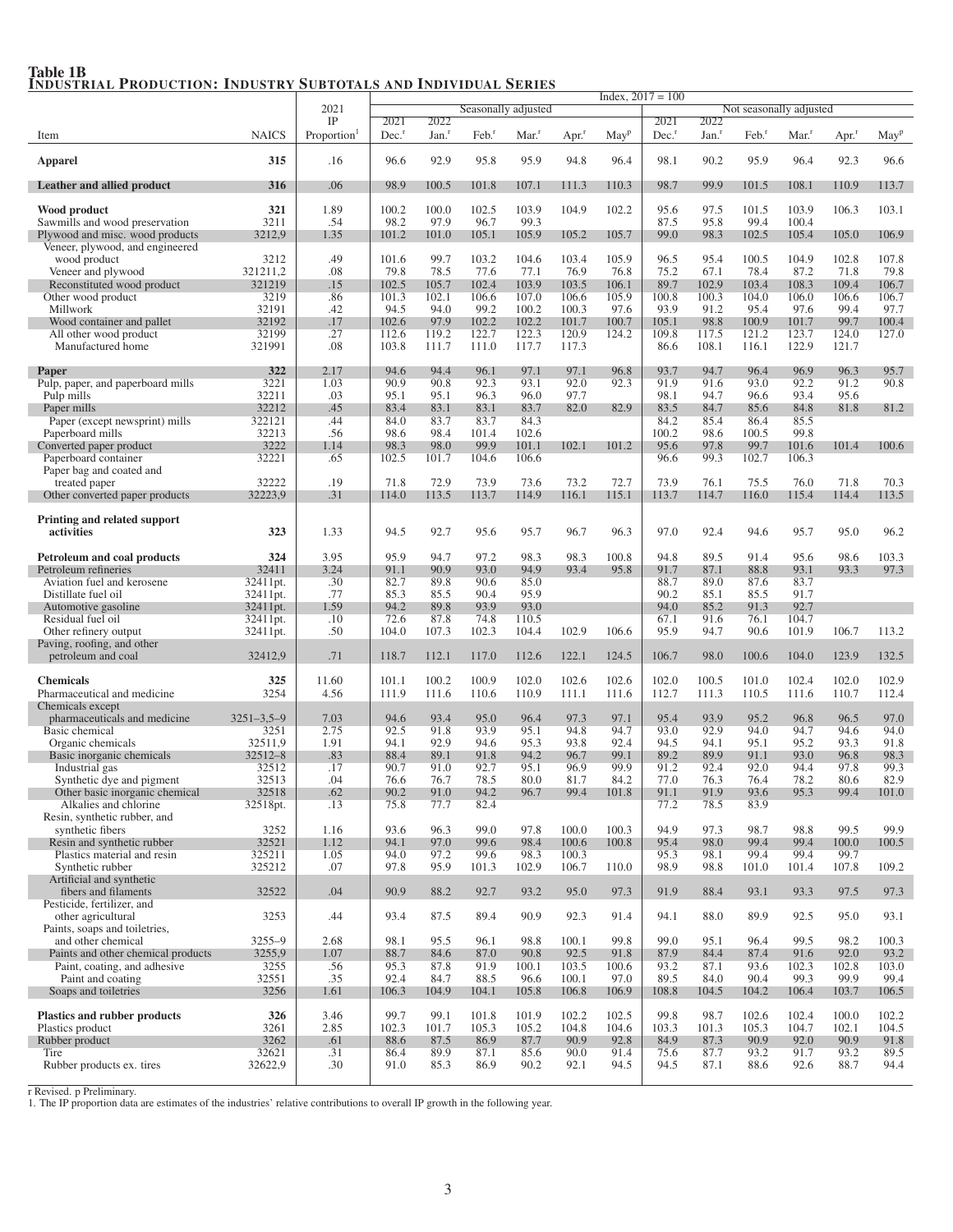#### $Index, 2017 = 100$ 2021 Seasonally adjusted Not seasonally adjusted<br>
TP 2021 2022 IP 2021 2022 2021 2022 Item NAICS Proportion<sup>1</sup> Dec. Jan.<sup>r</sup> Feb.<sup>r</sup> Mar.<sup>r</sup> Apr.<sup>r</sup> May<sup>p</sup> Dec.<sup>r</sup> Jan.<sup>r</sup> Feb.<sup>r</sup> Mar.<sup>r</sup> Apr.<sup>r</sup> May<sup>p</sup> Nonmetallic mineral product 327 | 2.18 | 101.0 101.0 105.5 104.1 102.3 104.1 | 97.0 93.2 96.9 100.6 102.3 106.2 Clay, lime, gypsum, and misc. nonmetallic mineral 3271,4,9 .68 103.3 104.3 110.3 112.4 112.6 113.4 103.5 102.6 107.5 111.9 112.4 112.9 Clay and misc. nonmetallic mineral products 3271,9 .58 105.1 106.1 112.5 114.7 114.9 115.8 105.8 104.9 109.5 114.0 113.8 115.5 Clay product and refractory 3271 .17 110.9 112.2 113.0 115.8 115.5 119.3 110.7 113.2 112.7 117.4 116.8 120.8 Pottery, ceramics, and plumbing fixture 32711 .04 126.4 128.6 129.1 131.6 132.5 136.3 129.8 130.3 127.3 134.1 131.4 137.7 Clay building material and refractories **32712** .12 103.8 104.8 105.7 108.5 107.8 111.5 102.6 105.6 105.8 109.8 109.8 113.0 Other nonmetallic mineral product 3279 .41 103.1 104.0 112.4 114.5 114.6 104.1 101.9 108.4 112.8 112.8 113.6 .<br>
ime and gypsum product 3274 .10 93.1 94.1 98.3 99.5 99.8 100.3 90.4 89.6 96.6 100.5 104.5 98.2 Lime and gypsum product<br>
3274 10 93.1 94.1 98.3 99.5 99.8 100.3 90.4 89.6 96.6 100.5 104.5 98.2<br>
3272 .47 93.8 92.7 97.0 97.5 95.9 93.9 91.7 93.1 96.4 97.6 93.9 93.9 Glass and glass product **3272** 3272 13 3272 13 10 38.3 92.7 97.0 97.5 95.9 93.9 91.7 93.1 96.4 97.6 93.9 93.5 327213 10 38.3 88.2 88.1 88.0 87.8 87.6 70.8 87.3 90.7 89.2 86.5 89.3 Glass container 327213 .10 88.3 88.2 88.1 88.0 87.8 87.6 70.8 87.3 90.7 89.2 86.5 89.3 Cement and concrete product 3273 1.03 102.9 102.9 106.4 102.0 98.9 103.1 95.5 87.4 90.5 95.0 100.1 107.8<br>Cement 32731 20 116.8 116.9 111.7 113.4 91.9 80.9 87.0 103.5 Cement 22731 32731 20 116.8 116.9 111.7 113.4 91.9 80.9 87.0 103.5 Concrete and product 32732–9 .83 100.6 100.5 105.9 100.2 98.3 102.4 96.4 88.8 91.2 93.3 98.1 105.6 **Primary metals** 331 331 2.50 99.1 96.4 99.3 98.4 99.5 100.3 97.8 95.6 102.0 99.4 99.9 100.6 Iron and steel products 3311,2 1.11 96.6 93.4 90.5 90.6 92.9 93.4 93.8 92.5 94.3 92.3 94.0 93.6 Pig iron 105.9 108.3 109.3 108.3 107.1 107.1 105.5 102.1 105.9 106.7 105.9 108.3 Raw steel 3311,2pt. 07 94.8 93.0 85.6 86.2 90.1 91.8 94.0 89.3 88.1 90.7 Coke and products 3311,2pt. 3311,2pt. 1 .02 89.4 91.5 92.9 93.6 93.6 93.5 89.5 90.8 92.1 94.1 95.5 95.5 Construction steel 2311,2pt. | 23 | 146.2 144.2 131.7 130.3 136.5 | 142.6 139.7 135.7 132.3 134.8 Consumer durable steel 3311,2pt. 17 92.8 88.2 84.3 83.2 80.7 86.3 87.3 88.3 86.5 83.0<br>Can and closure steel 3311,2pt. 01 130.6 97.8 100.6 90.2 94.1 125.9 87.5 94.6 82.1 89.5 Can and closure steel 3311,2pt. | 0.01 | 130.6 97.8 100.6 90.2 94.1 | 125.9 87.5 94.6 82.1 89.5 Equipment steel 3311,2pt. .06 76.8 72.9 71.1 71.4 73.7 76.3 73.4 73.6 73.4 72.8 Miscellaneous steel 3311,2pt. 47 82.9 80.0 80.7 82.1 84.6 80.9 79.8 84.7 83.1 86.6<br>Nonferrous metals 3313,4 .89 103.6 100.0 108.7 106.9 106.8 108.7 101.9 98.3 111.0 107.3 108.4 Nonferrous metals **108.4 3313,4** .89 **103.6 100.0 108.7 106.9 106.8 108.7 101.9 98.3 111.0 107.3 108.4 109.6** Alumina and aluminum production and processing 2313 .43 109.3 103.7 113.2 107.0 105.6 107.6 101.3 100.2 117.7 108.3 108.0 109.7 Primary aluminum production 331313pt. .01 102.1 105.4 105.7 108.4 110.0 109.3 104.1 106.7 107.8 110.1 110.9 110.2 Secondary smelting and alloying<br>of aluminum of aluminum 331314 .05 97.9 109.1 106.3 103.4 98.3 105.9 115.0 102.3 Misc. aluminum materials 331315,8pt. .23 116.0 106.7 117.9 108.3 109.5 109.9 101.6 120.7 110.0 110.9 101.9 101<br>Aluminum extruded product 331313bt. .14 105.1 98.4 110.9 107.6 100.9 89.1 96.1 116.9 108.9 104.9 Aluminum extruded product 331318pt. .14 105.1 98.4 110.9 107.6 100.9 89.1 96.1 116.9 108.9 104.9 Nonferrous metal (except aluminum) production and processing 3314 .45 99.3 97.4 105.4 107.3 108.4 110.2 102.9 97.2 105.8 106.9 109.3 110.1 Nonferrous metal (except aluminum) smelting and refining **33141** .17 134.0 123.8 138.3 144.0 139.5 142.1 140.0 123.2 141.8 144.0 146.3 141.3 Primary smelting and refining<br>of copper of copper 33141pt. ... 33141pt. ... 05 144.1 148.9 151.6 159.5 162.0 168.0 140.4 143.0 153.7 157.7 156.3 161.4 Primary smelting and refining of nonferrous 33141pt. 12 127.5 111.7 130.5 135.2 137.0 113.1 134.3 135.8 Foundries 3315 .49 97.9 98.1 103.8 102.1 103.1 102.6 100.7 99.2 105.0 103.1 99.7 101.8 Fabricated metal product 332 5.74 100.6 100.2 102.8 102.7 103.1 102.3 101.6 99.6 102.2 103.3 101.1 103.0<br>Forging and stamping Forging and stamping 3321 3321 45 108.6 108.4 115.4 112.2 117.6 116.0 108.5 109.0 115.0 115.0 114.0 116.6<br>Cutlery and handtool 3322 117 105.8 99.4 107.8 107.2 107.4 109.1 107.0 98.9 107.0 106.9 105.6 109.4 Cutlery and handtool **3322** 17 105.8 99.4 107.8 107.2 107.4 109.1 107.0 98.9 107.0 106.9 105.6 109.4 Architectural and structural metals 3323 1.48 99.0 98.6 101.0 101.1 102.0 100.5 100.7 97.5 99.1 100.3 99.5 100.4<br>Hardware 3325 .09 106.9 100.9 104.1 106.2 105.8 102.5 106.7 103.2 106.2 106.8 103.3 102.5 Hardware 3325 .09 106.9 100.9 104.1 106.2 105.8 102.5 106.7 103.2 106.2 106.8 103.3 102.5 Spring and wire product **3326** 1.4 99.7 94.6 97.3 99.7 97.5 95.8 101.6 94.2 98.1 101.2 94.7 94.9 Machine shops; turned product; and screw, nut, and bolt 3327 1.17 94.8 95.6 96.5 97.6 100.1 98.5 95.6 95.5 97.5 99.3 98.0 98.8 Coating, engraving, heat treating, and allied 3328 .47 94.4 93.1 98.6 95.8 94.8 96.8 94.7 91.3 97.6 98.0 93.9 98.7 Other fabricated metal product 3329 1.22 1.22 1.05.0 105.4 106.1 107.9 106.5 105.7 107.2 105.9 106.6 108.2 103.5 105.8<br>Ball and roller bearing 332991 1.10 83.3 83.5 83.6 83.5 83.3 83.1 85.8 84.4 85.5 85.9 84.2 84.1 Ball and roller bearing Machinery 333 5.36 106.9 108.4 109.7 108.6 110.4 108.1 101.2 106.2 112.2 113.8 114.3 112.1 113.8 114.3 112.1 Agriculture, construction, and mining machinery 3331 .84 108.2 108.2 110.6 111.9 108.5 110.6 92.7 102.9 107.1 113.3 112.7 115.9 Agricultural implement 133311 33311 33311 33311 33311 33311 33311 33311 33311 334 312.1 121.5 100.6 111.7 112.1 126.0 125.4 131.9<br>Farm machinery and equipment 333111 329 120.2 120.2 123.4 124.4 120.6 123.0 94.8 109.6 107.7 Farm machinery and equipment 333111 .29 120.2 120.2 123.4 124.4 120.6 123.0 94.8 109.6 107.7 125.3 128.0 134.9<br>Construction machinery 33312 .37 109.5 110.5 111.8 112.9 109.5 111.0 89.3 104.1 112.3 113.5 114.9 113.6 Construction machinery Mining and oil and gas field machinery 33313 33313 10 83.5 81.4 83.6 85.2 82.1 86.9 85.0 81.8 84.8 85.5 79.3 86.2 Industrial machinery 3332 .68 130.7 127.2 127.0 128.1 129.2 127.6 134.5 126.8 127.7 127.9 129.9 131.9 Commercial and service industry machinery and other 3333,9 1.92 102.8 102.8 105.7 105.9 109.4 106.6 104.0 102.5 105.7 106.6 107.1 106.7 HVAC, metalworking, and power transmission machinery 3334–6 1.92 102.7 107.7 107.4 103.5 106.0 102.1 91.5 104.3 115.2 116.2 116.6 109.4 Ventilation, heating, air-conditioning, and commercial refrigeration equipment 3334 334 334 36.9 87.8 89.9 118.4 105.2 108.9 99.9 89.9 120.4 136.4 131.1 137.3 116.6<br>etalworking machinery 3335 48 86.9 87.8 89.9 94.6 95.1 92.2 88.3 88.0 91.1 94.9 92.2 91.9 Metalworking machinery Engine, turbine, and power transmission equipment 3336 .60 104.8 106.2 111.7 112.0 114.6 116.8 97.9 100.8 112.9 119.3 115.3 118.8

#### Table 1C INDUSTRIAL PRODUCTION: INDUSTRY SUBTOTALS AND INDIVIDUAL SERIES

r Revised. p Preliminary.

1. The IP proportion data are estimates of the industries' relative contributions to overall IP growth in the following year.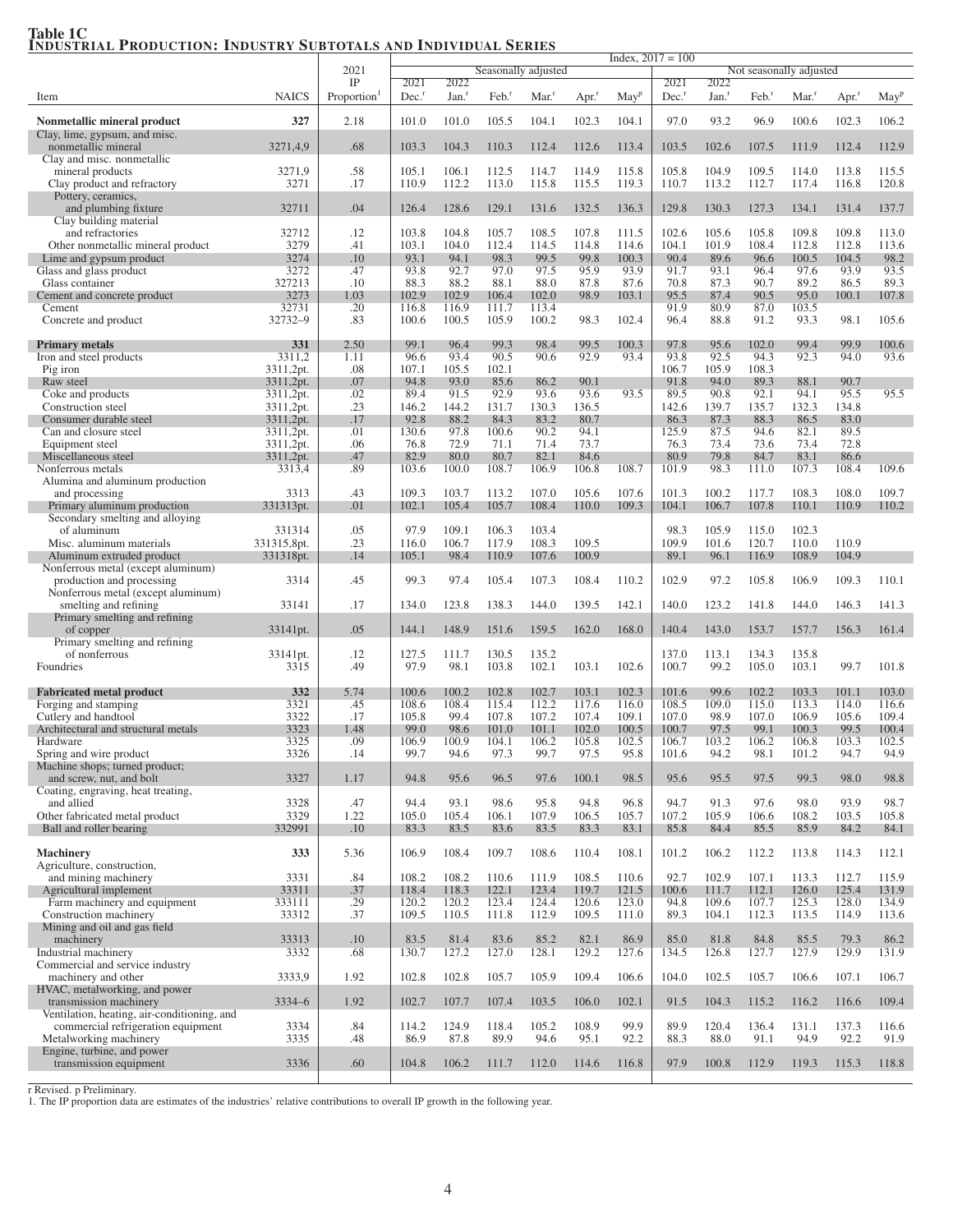## Table 1D<br>Industrial Production: Industry Subtotals and Individual Series

|                                                                     |              |                         | $Index, 2017 = 100$ |                   |                     |                     |                     |                  |                     |                   |                     |                         |                     |                  |
|---------------------------------------------------------------------|--------------|-------------------------|---------------------|-------------------|---------------------|---------------------|---------------------|------------------|---------------------|-------------------|---------------------|-------------------------|---------------------|------------------|
|                                                                     |              | 2021                    |                     |                   |                     | Seasonally adjusted |                     |                  |                     |                   |                     | Not seasonally adjusted |                     |                  |
|                                                                     |              | IP                      | 2021                | 2022              |                     |                     |                     |                  | 2021                | 2022              |                     |                         |                     |                  |
| Item                                                                | <b>NAICS</b> | Proportion <sup>1</sup> | $Dec.$ <sup>r</sup> | Jan. <sup>r</sup> | $Feb.$ <sup>r</sup> | $Mar.$ <sup>r</sup> | $Apr.$ <sup>r</sup> | May <sup>p</sup> | $Dec.$ <sup>r</sup> | Jan. <sup>r</sup> | $Feb.$ <sup>r</sup> | Mar <sup>r</sup>        | $Apr.$ <sup>r</sup> | May <sup>p</sup> |
|                                                                     |              |                         |                     |                   |                     |                     |                     |                  |                     |                   |                     |                         |                     |                  |
| Computer and electronic product                                     | 334          | 4.39                    | 121.6               | 119.8             | 121.5               | 121.4               | 121.2               | 122.3            | 124.9               | 119.5             | 119.9               | 122.6                   | 118.6               | 121.3            |
| Computer and peripheral equipment                                   | 3341         | .25                     | 184.5               | 183.9             | 193.6               | 193.8               | 195.8               | 199.2            | 189.2               | 179.3             | 186.7               | 189.7                   | 193.4               | 201.9            |
| Communications equipment                                            | 3342         | .55                     | 152.9               | 149.1             | 147.0               | 146.4               | 147.2               | 148.1            | 163.5               | 153.3             | 145.9               | 145.0                   | 144.0               | 146.4            |
| Audio and video equipment                                           | 3343         | .05                     | 110.2               | 107.5             | 112.3               | 111.8               | 118.2               | 113.4            | 113.4               | 106.4             | 112.2               | 113.4                   | 115.8               | 114.0            |
| Semiconductor and other electronic                                  |              |                         |                     |                   |                     |                     |                     |                  |                     |                   |                     |                         |                     |                  |
| component                                                           | 3344         | 1.09                    | 128.1               | 128.3             | 132.1               | 134.6               | 131.6               | 132.2            | 133.5               | 125.1             | 126.3               | 139.2                   | 127.1               | 128.9            |
| Navigational, measuring, electromedical                             |              |                         |                     |                   |                     |                     |                     |                  |                     |                   |                     |                         |                     |                  |
| and control                                                         | 3345         | 2.43                    | 109.0               | 106.6             | 107.7               | 106.5               | 106.9               | 108.2            | 110.2               | 107.0             | 107.8               | 107.3                   | 105.2               | 107.9            |
|                                                                     |              |                         |                     |                   |                     |                     |                     |                  |                     |                   |                     |                         |                     |                  |
| Electrical equipment, appliance,                                    |              |                         |                     |                   |                     |                     |                     |                  |                     |                   |                     |                         |                     |                  |
| and component                                                       | 335          | 1.77                    | 102.7               | 104.0             | 106.1               | 106.3               | 105.9               | 103.9            | 101.5               | 103.2             | 106.2               | 106.7                   | 103.9               | 104.2            |
| Household appliance                                                 | 3352         | .39                     | 122.4               | 131.1             | 127.2               | 128.8               | 119.3               | 114.7            | 106.6               | 125.3             | 132.9               | 133.7                   | 126.9               | 120.4            |
| Small electrical appliance                                          | 33521        | .05                     | 140.0               | 138.2             | 141.2               | 144.9               | 149.6               | 145.9            | 141.1               | 141.0             | 145.0               | 148.5                   | 148.9               | 147.6            |
| Major appliance                                                     | 33522        | .34                     | 120.4               | 130.6             | 125.7               | 127.1               | 115.6               | 110.8            | 102.1               | 123.6             | 131.7               | 132.2                   | 124.4               | 117.1            |
| Electrical equipment except                                         |              |                         |                     |                   |                     |                     |                     |                  |                     |                   |                     |                         |                     |                  |
| appliances                                                          | $3351,3-9$   | 1.38                    | 98.5                | 98.2              | 101.7               | 101.6               | 103.2               | 101.8            | 100.7               | 98.5              | 100.5               | 100.9                   | 99.0                | 100.8            |
| Electric lighting equipment                                         | 3351         | .17                     | 101.6               | 99.2              | 97.1                | 95.7                | 98.3                | 95.5             | 103.5               | 97.3              | 96.7                | 95.4                    | 94.2                | 95.4             |
| Electrical equipment                                                | 3353         | .53                     | 99.6                | 99.8              | 105.1               | 106.0               | 106.1               | 106.3            | 102.7               | 100.9             | 105.2               | 105.8                   | 101.8               | 105.3            |
| Other electrical equipment and                                      |              |                         |                     |                   |                     |                     |                     |                  |                     |                   |                     |                         |                     |                  |
| component                                                           | 3359         | .68                     | 97.3                | 97.0              | 100.6               | 100.1               | 102.6               | 100.4            | 98.8                | 97.3              | 98.3                | 98.9                    | 98.5                | 99.2             |
| <b>Battery</b>                                                      | 33591        | .10                     | 88.2                | 91.5              | 103.2               | 102.0               | 104.1               | 102.1            | 87.3                | 94.3              | 97.3                | 94.9                    | 94.5                | 94.7             |
| Communication and energy                                            |              |                         |                     |                   |                     |                     |                     |                  |                     |                   |                     |                         |                     |                  |
| wire and cable                                                      | 33592        | .10                     | 97.6                | 97.8              | 100.3               | 98.1                | 99.3                | 97.5             | 98.9                | 98.7              | 99.9                | 99.5                    | 96.7                | 97.6             |
| Other electrical equipment                                          | 33593,9      | .48                     | 99.3                | 98.1              | 100.2               | 100.1               | 102.9               | 100.7            | 101.3               | 97.7              | 98.2                | 99.7                    | 99.7                | 100.4            |
|                                                                     |              |                         |                     |                   |                     |                     |                     |                  |                     |                   |                     |                         |                     |                  |
| <b>Transportation equipment</b>                                     | 336          | 9.92                    | 95.5                | 96.0              | 95.0                | 99.0                | 102.4               | 102.5            | 91.4                | 95.5              | 99.4                | 104.3                   | 101.3               | 101.8            |
| Motor vehicle                                                       | 3361         | 2.46                    | 92.5                | 91.1              | 86.0                | 98.3                | 102.7               | 105.3            | 81.2                | 92.1              | 97.5                | 110.2                   | 99.9                | 103.3            |
| Automobile and light duty                                           |              |                         |                     |                   |                     |                     |                     |                  |                     |                   |                     |                         |                     |                  |
| motor vehicle                                                       | 33611        | 2.30                    | 89.7                | 90.6              | 84.5                | 96.8                | 101.1               | 103.9            | 78.5                | 91.5              | 96.3                | 108.6                   | 98.0                | 101.7            |
| Automobile                                                          | 336111       | .40                     | 70.6                | 67.5              | 71.1                | 85.9                | 85.8                | 87.3             | 63.1                | 71.5              | 79.4                | 88.6                    | 85.8                | 86.8             |
| Light truck and utility vehicle                                     | 336112       | 1.91                    | 95.3                | 97.4              | 88.5                | 100.1               | 105.7               | 108.8            | 83.0                | 97.4              | 101.3               | 114.5                   | 101.6               | 106.1            |
| Heavy duty truck                                                    | 33612        | .16                     | 134.3               | 93.2              | 105.0               | 116.5               | 121.4               | 121.4            | 122.9               | 95.2              | 110.8               | 129.0                   | 125.3               | 123.8            |
| Motor vehicle body and trailer                                      | 3362         | .48                     | 102.3               | 116.4             | 113.6               | 111.0               | 109.6               | 106.5            | 90.5                | 107.0             | 123.2               | 124.5                   | 120.1               | 113.0            |
| Truck trailer                                                       | 336212       | .07                     | 84.2                | 94.5              | 94.1                | 97.3                | 96.6                | 95.7             | 72.2                | 82.2              | 97.6                | 104.9                   | 101.7               | 96.5             |
| Motor home                                                          | 336213       | .05                     | 83.1                | 92.7              | 96.2                | 94.6                | 95.1                |                  | 69.6                | 89.4              | 115.6               | 103.8                   | 103.6               |                  |
| Travel trailer and camper                                           | 336214       | .24                     | 134.6               | 165.2<br>94.3     | 155.4               | 147.2               | 142.5               | 137.3            | 111.9<br>89.0       | 148.0             | 174.0               | 176.0                   | 169.4               | 152.0            |
| Motor vehicle parts                                                 | 3363         | 1.84                    | 94.8                |                   | 91.7                | 96.5                | 99.3                | 98.2             |                     | 91.9              | 95.4                | 100.4                   | 98.4                | 96.6             |
| Aerospace product and parts                                         | 3364         | 4.18                    | 93.8                | 95.0              | 96.4                | 96.8                | 99.7                | 100.0            | 94.8                | 95.2              | 97.0                | 98.0                    | 98.5                | 99.1             |
| Aircraft and parts                                                  | $336411 - 3$ | 3.92                    | 91.8                | 93.0              | 94.4                | 94.9                | 97.6                | 98.0             | 92.8                | 93.2              | 95.0                | 96.0                    | 96.5                | 97.1             |
| Railroad eq., ships and boats,                                      |              |                         |                     |                   |                     |                     |                     |                  |                     |                   |                     |                         |                     |                  |
| and other                                                           | $3365 - 9$   | .96                     | 109.4               | 107.1             | 111.3               | 109.6               | 115.9               | 112.2            | 108.0               | 107.2             | 112.5               | 114.7                   | 115.2               | 114.7            |
| Railroad rolling stock                                              | 3365         | .14                     | 107.0               | 110.3             | 114.5               | 113.1               | 121.2               | 117.4            | 110.4               | 108.1             | 113.4               | 112.6                   | 113.2               | 117.0            |
| Ship and boat building                                              | 3366         | .56                     | 106.0               | 100.3             | 104.7               | 102.4               | 107.9               | 105.0            | 101.9               | 100.9             | 106.6               | 111.6                   | 110.5               | 110.2            |
| Other transportation equipment                                      | 3369         | .26                     | 118.9               | 122.0             | 125.7               | 125.6               | 133.0               | 127.2            | 121.2               | 122.1             | 126.2               | 122.9                   | 127.3               | 123.5            |
|                                                                     | 337          | 1.14                    | 94.0                | 94.2              | 98.8                | 98.1                | 98.0                | 99.2             | 95.4                | 93.3              | 97.0                | 97.4                    | 95.3                | 99.3             |
| <b>Furniture and related product</b><br>Household and institutional |              |                         |                     |                   |                     |                     |                     |                  |                     |                   |                     |                         |                     |                  |
| furniture and kitchen                                               | 3371         | .59                     | 98.8                | 98.8              | 102.9               | 101.7               | 103.0               | 103.8            | 100.4               | 97.8              | 101.7               | 101.3                   | 99.9                | 103.6            |
| Office and other furniture                                          | 3372,9       | .55                     | 89.2                | 89.6              | 94.8                | 94.4                | 93.0                | 94.6             | 90.4                | 88.8              | 92.2                | 93.5                    | 90.6                | 95.0             |
|                                                                     |              |                         |                     |                   |                     |                     |                     |                  |                     |                   |                     |                         |                     |                  |
| <b>Miscellaneous</b>                                                | 339          | 2.86                    | 105.1               | 107.0             | 108.1               | 108.6               | 109.2               | 110.3            | 106.4               | 106.3             | 107.8               | 108.7                   | 107.3               | 110.7            |
|                                                                     |              |                         |                     |                   |                     |                     |                     |                  |                     |                   |                     |                         |                     |                  |
| Medical equipment and supplies                                      | 3391         | 1.75                    | 102.7               | 105.8             | 107.5               | 109.0               | 109.5               | 111.1            | 104.0               | 106.0             | 107.7               | 109.1                   | 107.4               | 111.5            |
|                                                                     | 1133         | .16                     | 82.4                | 86.5              | 91.0                | 96.6                |                     | 84.6             | 81.9                | 83.5              | 91.0                | 92.0                    | 80.7                | 80.2             |
| <b>Logging</b>                                                      |              |                         |                     |                   |                     |                     | 87.2                |                  |                     |                   |                     |                         |                     |                  |
| Newspaper, periodical, book, and                                    |              |                         |                     |                   |                     |                     |                     |                  |                     |                   |                     |                         |                     |                  |
| directory publishers                                                | 5111         | 1.72                    | 74.4                | 75.2              | 74.1                | 75.5                | 77.0                | 77.1             | 72.9                | 70.6              | 65.8                | 66.2                    | 71.0                | 75.3             |
| Newspaper publishers                                                | 51111        | .47                     | 61.3                | 60.1              | 59.5                | 61.5                | 63.1                | 62.5             | 60.5                | 59.9              | 59.2                | 60.0                    | 62.9                | 61.9             |
| Periodical, book, and other                                         |              |                         |                     |                   |                     |                     |                     |                  |                     |                   |                     |                         |                     |                  |
| publishers                                                          | 51112-9      | 1.25                    | 80.1                | 81.9              | 80.6                | 81.8                | 83.2                | 83.5             | 78.3                | 75.2              | 68.5                | 68.7                    | 74.4                | 81.2             |
|                                                                     |              |                         |                     |                   |                     |                     |                     |                  |                     |                   |                     |                         |                     |                  |
|                                                                     |              |                         |                     |                   |                     |                     |                     |                  |                     |                   |                     |                         |                     |                  |
|                                                                     |              |                         |                     |                   |                     |                     |                     |                  |                     |                   |                     |                         |                     |                  |
| STAGE-OF-PROCESS GROUPS (CAPACITY <sup>2</sup> )                    |              |                         |                     |                   |                     |                     |                     |                  | 105.1               |                   |                     |                         |                     | 109.0            |
| Crude<br>Primary and semifinished                                   |              | 17.23<br>45.35          | 104.1<br>98.6       | 104.4<br>100.0    | 105.1<br>101.5      | 108.0<br>100.7      | 109.0<br>102.5      | 109.9<br>102.7   | 99.4                | 104.1<br>102.6    | 105.3<br>101.7      | 107.5<br>100.5          | 108.8<br>98.3       | 100.6            |
| Finished                                                            |              | 37.42                   | 103.7               | 103.9             | 104.4               | 105.6               | 106.6               | 106.6            | 102.1               | 102.8             | 105.4               | 107.3                   | 105.4               | 106.4            |
|                                                                     |              |                         |                     |                   |                     |                     |                     |                  |                     |                   |                     |                         |                     |                  |

r Revised. p Preliminary.<br>1. The IP proportion data are estimates of the industries' relative contributions to overall IP growth in the following year.<br>2. Industrial production aggregates consistent with the stage-of-proce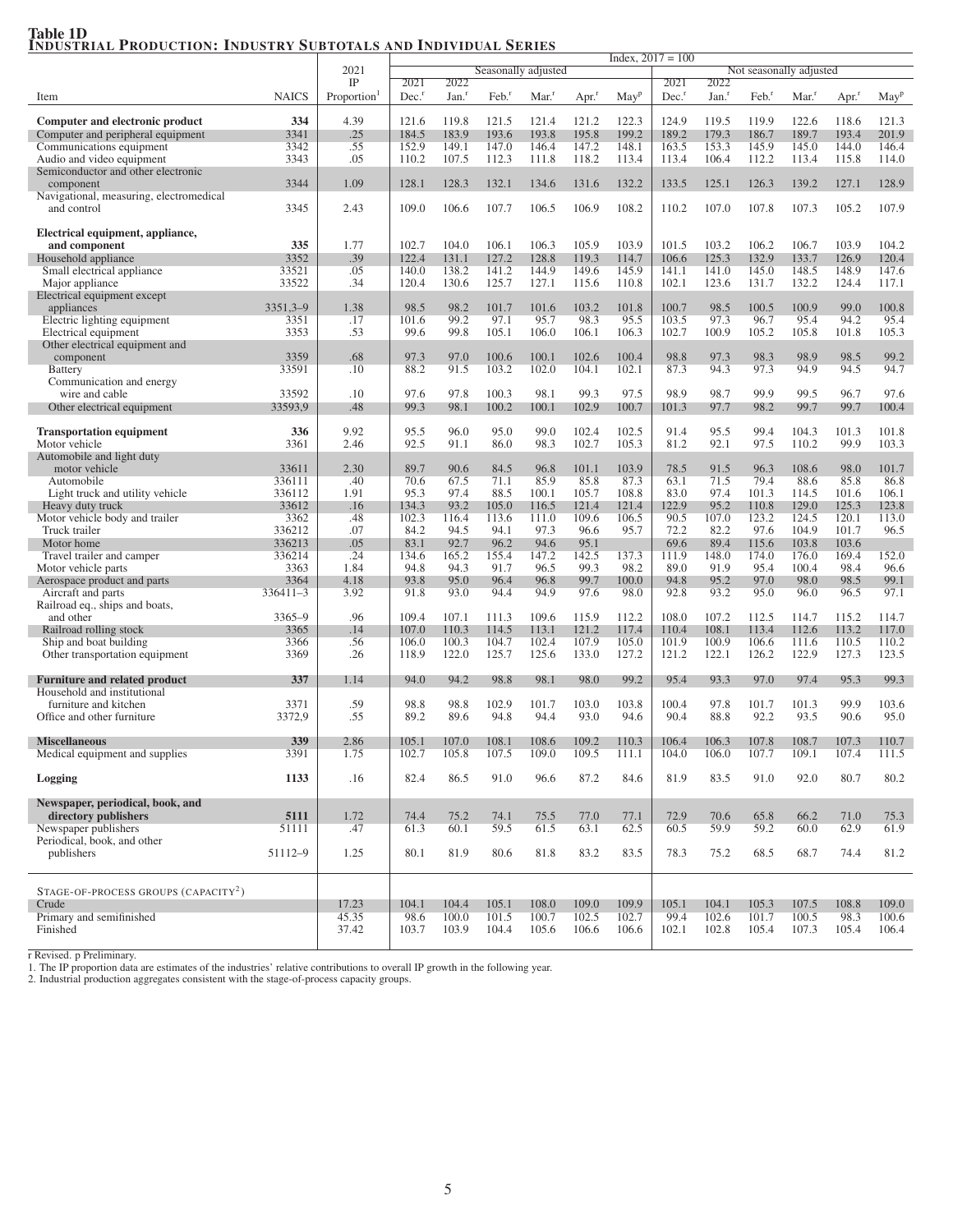## Table 1E<br>Industrial Production: Market Group Summary

| <b>END COTMEND TRODUCTION.</b> MERRILL                |              | $\mathbf{u}$                           | <u>UUMMILLI</u><br>Index, $2017 = 100$ |                           |                     |                     |                     |                     |                             |                          |                         |                   |                     |                  |
|-------------------------------------------------------|--------------|----------------------------------------|----------------------------------------|---------------------------|---------------------|---------------------|---------------------|---------------------|-----------------------------|--------------------------|-------------------------|-------------------|---------------------|------------------|
|                                                       |              | 2021                                   |                                        |                           |                     | Seasonally adjusted |                     |                     |                             |                          | Not seasonally adjusted |                   |                     |                  |
| Item                                                  | <b>NAICS</b> | $_{\rm IP}$<br>Proportion <sup>1</sup> | 2021<br>$Dec.$ <sup>r</sup>            | 2022<br>Jan. <sup>r</sup> | $Feb.$ <sup>r</sup> | Mar. <sup>1</sup>   | $Apr.$ <sup>r</sup> | $M$ ay <sup>p</sup> | 2021<br>$Dec.$ <sup>r</sup> | 2022<br>Jan <sup>r</sup> | $Feb.$ <sup>r</sup>     | Mar. <sup>1</sup> | $Apr.$ <sup>r</sup> | May <sup>p</sup> |
|                                                       |              |                                        |                                        |                           |                     |                     |                     |                     |                             |                          |                         |                   |                     |                  |
| <b>Total index</b>                                    |              | 100.00                                 | 101.7                                  | 102.5                     | 103.6               | 104.1               | 105.5               | 105.7               | 101.7                       | 103.3                    | 104.1                   | 104.6             | 103.0               | 104.5            |
| <b>Products and nonindustrial supplies</b>            |              | 55.69                                  | 100.9                                  | 101.7                     | 102.9               | 103.1               | 104.4               | 104.7               | 101.2                       | 103.4                    | 103.9                   | 104.4             | 101.6               | 103.1            |
| <b>Final products</b>                                 |              | 40.28                                  | 101.4                                  | 102.3                     | 103.4               | 103.8               | 105.1               | 105.4               | 102.0                       | 105.3                    | 106.0                   | 106.0             | 102.3               | 103.3            |
| Consumer goods                                        |              | 27.63                                  | 100.4                                  | 101.7                     | 102.3               | 102.3               | 103.5               | 103.6               | 101.4                       | 106.1                    | 105.9                   | 104.9             | 100.0               | 100.5            |
| <b>Durable</b>                                        |              | 5.99                                   | 103.9                                  | 105.5                     | 103.5               | 106.7               | 108.5               | 108.6               | 98.1                        | 104.7                    | 108.5                   | 112.9             | 108.9               | 109.1            |
| Automotive products                                   |              | 3.22                                   | 98.8                                   | 101.1                     | 96.7                | 103.4               | 106.8               | 108.0               | 89.4                        | 100.7                    | 105.4                   | 113.3             | 107.0               | 107.8            |
| Autos and trucks, consumer                            |              | 1.75                                   | 89.4                                   | 90.3                      | 84.2                | 96.4                | 100.8               | 103.5               | 78.2                        | 91.2                     | 96.0                    | 108.2             | 97.6                | 101.3            |
| Auto parts and allied goods<br>Other goods            |              | 1.48<br>2.76                           | 110.8<br>110.3                         | 115.2<br>111.1            | 113.4<br>112.0      | 111.5<br>110.8      | 113.5<br>110.6      | 112.4<br>109.4      | 104.3<br>108.9              | 112.7<br>109.7           | 117.1<br>112.5          | 118.6<br>112.4    | 118.9<br>111.2      | 115.1<br>110.7   |
| Home electronics                                      |              | .15                                    | 163.4                                  | 160.8                     | 165.3               | 164.9               | 168.4               | 168.1               | 169.4                       | 161.4                    | 164.1                   | 164.8             | 165.8               | 168.1            |
| Appliances, furniture, and carpeting                  |              | .92                                    | 101.5                                  | 104.8                     | 104.4               | 101.2               | 101.1               | 98.5                | 95.0                        | 103.8                    | 107.6                   | 105.6             | 106.3               | 101.7            |
| Household appliances                                  |              | .35                                    | 124.1                                  | 135.0                     | 128.5               | 121.3               | 119.0               | 110.1               | 105.5                       | 135.3                    | 143.5                   | 137.6             | 139.9               | 121.5            |
| Carpeting and furniture<br>Miscellaneous goods        |              | .58<br>1.69                            | 91.7<br>111.1                          | 91.6<br>110.7             | 93.9<br>112.2       | 92.6<br>112.0       | 93.5<br>111.4       | 93.8<br>111.0       | 90.6<br>112.2               | 90.0<br>108.9            | 91.8<br>111.1           | 91.6<br>112.0     | 91.6<br>109.6       | 93.1<br>111.4    |
| Nondurable                                            |              | 21.64                                  | 99.3                                   | 100.5                     | 101.9               | 101.0               | 102.1               | 102.2               | 102.2                       | 106.5                    | 105.1                   | 102.8             | 97.5                | 98.1             |
| Non-energy                                            |              | 15.81                                  | 100.6                                  | 100.8                     | 100.7               | 101.3               | 101.5               | 101.5               | 98.7                        | 98.5                     | 100.3                   | 101.4             | 99.9                | 100.9            |
| Foods and tobacco                                     |              | 9.22                                   | 99.5                                   | 100.1                     | 100.5               | 101.2               | 101.2               | 100.7               | 95.7                        | 96.8                     | 100.6                   | 101.8             | 99.6                | 99.5             |
| Clothing<br>Chemical products                         |              | .21<br>5.06                            | 97.3<br>106.4                          | 94.7<br>105.5             | 97.3<br>104.3       | 98.5<br>104.9       | 98.6<br>105.5       | 99.6<br>105.9       | 98.5<br>107.4               | 92.4<br>105.1            | 97.4<br>104.2           | 99.1<br>105.6     | 96.5<br>104.6       | 100.6<br>106.7   |
| Paper products                                        |              | .91                                    | 81.9                                   | 82.7                      | 81.8                | 82.3                | 83.0                | 82.9                | 80.9                        | 79.2                     | 75.4                    | 75.3              | 77.9                | 81.3             |
| Miscellaneous goods                                   |              | .42                                    | 102.7                                  | 105.2                     | 107.4               | 108.1               | 108.4               | 110.1               | 104.2                       | 105.4                    | 107.4                   | 108.4             | 106.6               | 110.6            |
| Energy                                                |              | 5.83                                   | 95.7                                   | 99.5                      | 104.9               | 100.0               | 103.3               | 104.0               | 111.8                       | 128.3                    | 118.5                   | 106.6             | 91.3                | 90.8             |
| Fuels<br>Residential utilities                        |              | 2.48<br>3.35                           | 92.6<br>98.0                           | 89.7<br>107.6             | 94.0<br>113.8       | 95.4<br>103.6       | 93.4<br>111.4       | 94.4<br>111.9       | 94.2<br>126.1               | 86.7<br>163.7            | 90.8<br>141.7           | 93.9<br>116.7     | 92.9<br>89.2        | 95.6<br>85.7     |
|                                                       |              |                                        |                                        |                           |                     |                     |                     |                     |                             |                          |                         |                   |                     |                  |
| Equipment, total                                      |              | 12.65                                  | 103.8                                  | 103.7                     | 105.8               | 107.2               | 108.8               | 109.4               | 103.4                       | 103.4                    | 106.4                   | 108.6             | 107.7               | 109.7            |
| Business equipment                                    |              | 9.04                                   | 96.0                                   | 95.6                      | 97.3                | 98.7                | 99.9                | 100.1               | 95.1                        | 95.0                     | 97.8                    | 100.2             | 98.7                | 100.5            |
| Transit<br>Business vehicles                          |              | 2.29<br>.72                            | 69.2<br>99.8                           | 68.4<br>92.6              | 69.1<br>90.0        | 72.5<br>102.5       | 75.1<br>107.0       | 75.9<br>109.3       | 66.8<br>88.3                | 68.3<br>93.9             | 71.9<br>100.9           | 76.0<br>114.5     | 74.3<br>105.1       | 75.3<br>107.9    |
| Business light vehicles                               |              | .56                                    | 90.3                                   | 91.2                      | 85.2                | 97.7                | 102.1               | 104.9               | 79.0                        | 92.2                     | 97.1                    | 109.5             | 98.9                | 102.7            |
| Autos                                                 |              | .10                                    | 71.2                                   | 68.0                      | 71.6                | 86.5                | 86.4                | 88.0                | 63.5                        | 72.0                     | 80.0                    | 89.3              | 86.4                | 87.4             |
| Trucks                                                |              | .45                                    | 96.5                                   | 98.7                      | 89.6                | 101.4               | 107.2               | 110.4               | 84.1                        | 98.7                     | 102.7                   | 116.0             | 103.0               | 107.7            |
| Information processing<br>Industrial and other        |              | 1.86<br>4.88                           | 121.4<br>103.4                         | 118.9<br>103.9            | 120.1<br>106.5      | 119.0<br>107.2      | 119.5<br>107.6      | 120.8<br>107.2      | 124.3<br>102.4              | 119.5<br>102.7           | 119.5<br>105.8          | 119.1<br>107.7    | 117.5<br>106.5      | 120.5<br>108.5   |
| Industrial equipment                                  |              | 3.00                                   | 105.0                                  | 104.3                     | 106.5               | 107.2               | 108.2               | 106.7               | 104.8                       | 103.6                    | 106.7                   | 107.7             | 106.9               | 107.7            |
| Other equipment                                       |              | 1.88                                   | 101.0                                  | 103.2                     | 106.4               | 107.2               | 106.6               | 107.8               | 98.8                        | 101.3                    | 104.3                   | 107.7             | 106.0               | 109.7            |
| Oil and gas well drilling                             |              |                                        |                                        |                           |                     |                     |                     |                     |                             |                          |                         |                   |                     |                  |
| and manufactured homes<br>Defense and space equipment |              | .67<br>2.95                            | 104.4<br>136.8                         | 111.0<br>136.4            | 115.0<br>139.3      | 120.7<br>139.0      | 124.1<br>142.0      | 131.2<br>142.0      | 103.7<br>138.6              | 110.7<br>136.9           | 116.0<br>140.0          | 120.5<br>140.5    | 125.4<br>140.1      | 132.0<br>141.2   |
|                                                       |              |                                        |                                        |                           |                     |                     |                     |                     |                             |                          |                         |                   |                     |                  |
| <b>Nonindustrial supplies</b>                         |              | 15.41                                  | 99.6                                   | 100.2                     | 101.6               | 101.5               | 102.5               | 102.9               | 99.1                        | 98.4                     | 98.4                    | 100.1             | 99.7                | 102.6            |
| Construction supplies                                 |              | 4.97                                   | 104.8                                  | 103.8                     | 106.1               | 105.4               | 106.0               | 106.2               | 101.2                       | 96.9                     | 99.7                    | 103.0             | 105.8               | 109.2            |
| Business supplies<br>Non-energy business supplies     |              | 10.44<br>7.63                          | 97.2<br>96.2                           | 98.6<br>96.1              | 99.6<br>97.9        | 99.8<br>98.5        | 101.0<br>99.1       | 101.4<br>99.1       | 98.2<br>96.2                | 99.2<br>94.2             | 97.8<br>95.6            | 98.8<br>97.2      | 97.1<br>97.0        | 99.7<br>99.1     |
| Commercial energy products                            |              | 2.81                                   | 100.3                                  | 105.9                     | 104.7               | 103.7               | 106.6               | 108.1               | 104.1                       | 113.8                    | 104.3                   | 103.6             | 97.5                | 101.6            |
|                                                       |              |                                        |                                        |                           |                     |                     |                     |                     |                             |                          |                         |                   |                     |                  |
| <b>Materials</b>                                      |              | 44.31                                  | 102.7                                  | 103.5                     | 104.3               | 105.1               | 106.7               | 106.9               | 102.2                       | 103.1                    | 104.1                   | 104.6             | 104.7               | 106.1            |
| Non-energy<br>Durable                                 |              | 26.98<br>16.47                         | 99.5<br>99.7                           | 99.1<br>99.2              | 101.4<br>101.9      | 101.9<br>102.3      | 102.7<br>103.4      | 102.0<br>102.4      | 98.3<br>98.0                | 97.8<br>97.4             | 101.2<br>101.9          | 102.5<br>103.5    | 102.4<br>103.1      | 102.5<br>103.1   |
| Consumer parts                                        |              | 2.48                                   | 93.4                                   | 93.0                      | 91.5                | 92.8                | 95.4                | 92.8                | 85.2                        | 92.9                     | 98.5                    | 99.8              | 99.4                | 94.8             |
| Equipment parts                                       |              | 4.56                                   | 107.9                                  | 108.1                     | 110.8               | 111.1               | 112.8               | 112.0               | 108.8                       | 107.1                    | 110.2                   | 113.5             | 110.1               | 111.6            |
| Computer and other<br>board assemblies and parts      |              |                                        | 104.1                                  | 98.8                      | 101.4               | 105.2               | 99.4                | 98.8                | 107.7                       | 92.3                     | 95.9                    | 117.2             | 96.7                | 95.3             |
| Semiconductors, printed                               |              | .15                                    |                                        |                           |                     |                     |                     |                     |                             |                          |                         |                   |                     |                  |
| circuit boards, and other                             |              | .64                                    | 133.2                                  | 134.7                     | 138.8               | 140.8               | 138.6               | 139.6               | 139.1                       | 132.3                    | 132.8                   | 143.4             | 133.7               | 136.4            |
| Other equipment parts                                 |              | 3.77                                   | 103.1                                  | 103.4                     | 105.8               | 105.8               | 108.2               | 107.2               | 103.1                       | 102.7                    | 106.1                   | 107.6             | 105.8               | 107.3            |
| Other<br>Basic metals                                 |              | 9.42<br>3.20                           | 97.5<br>94.0                           | 96.7<br>93.6              | 100.5<br>99.5       | 100.7<br>97.9       | 101.1<br>98.7       | 100.5               | 96.5<br>94.2                | 94.0<br>92.5             | 98.8<br>100.0           | 99.9<br>97.4      | 100.6<br>99.7       | 101.3<br>98.1    |
| Miscellaneous materials                               |              | 6.22                                   | 99.4                                   | 98.3                      | 100.9               | 102.2               | 102.2               | 98.5<br>101.4       | 97.7                        | 94.8                     | 98.1                    | 101.2             | 101.0               | 102.9            |
| Nondurable                                            |              | 10.51                                  | 99.0                                   | 98.8                      | 100.7               | 101.1               | 101.5               | 101.4               | 98.8                        | 98.4                     | 100.0                   | 101.0             | 101.4               | 101.5            |
| Textile                                               |              | .34                                    | 96.5                                   | 93.8                      | 95.0                | 92.8                | 94.8                | 94.0                | 97.2                        | 92.0                     | 94.4                    | 93.4              | 94.3                | 94.6             |
| Paper                                                 |              | 1.49                                   | 91.3                                   | 90.9                      | 92.5                | 93.2                | 92.7                | 92.7                | 92.5                        | 91.8                     | 93.1                    | 92.8              | 91.6                | 91.3             |
| Chemical<br>Other materials                           |              | 5.41<br>3.27                           | 99.0<br>103.3                          | 98.8<br>103.5             | 100.8<br>105.4      | 101.4<br>105.6      | 102.2<br>105.7      | 102.4<br>104.9      | 99.0<br>102.0               | 98.5<br>102.2            | 99.7<br>104.8           | 101.2<br>105.8    | 102.4<br>105.4      | 103.0<br>104.9   |
| Containers                                            |              | 1.09                                   | 102.5                                  | 102.1                     | 104.4               | 104.9               | 105.5               | 104.9               | 96.0                        | 98.2                     | 101.8                   | 104.0             | 105.4               | 106.6            |
| Miscellaneous materials                               |              | 2.18                                   | 103.8                                  | 104.3                     | 105.8               | 105.9               | 105.8               | 105.0               | 105.0                       | 104.2                    | 106.3                   | 106.6             | 105.3               | 104.1            |
| Energy                                                |              | 17.34<br>12.03                         | 107.2<br>109.3                         | 110.0                     | 108.2               | 109.7               | 112.6               | 114.2               | 107.8                       | 111.0                    | 108.1                   | 107.2             | 107.6<br>112.9      | 111.3            |
| Primary energy<br>Converted fuel                      |              | 5.31                                   | 100.8                                  | 109.0<br>110.8            | 108.3<br>106.5      | 111.5<br>104.0      | 113.7<br>108.6      | 115.2<br>110.1      | 110.9<br>99.4               | 109.9<br>112.1           | 109.7<br>103.1          | 111.3<br>96.7     | 94.4                | 114.7<br>102.2   |
|                                                       |              |                                        |                                        |                           |                     |                     |                     |                     |                             |                          |                         |                   |                     |                  |

r Revised. p Preliminary. 1. The IP proportion data are estimates of the industries' relative contributions to overall IP growth in the following year.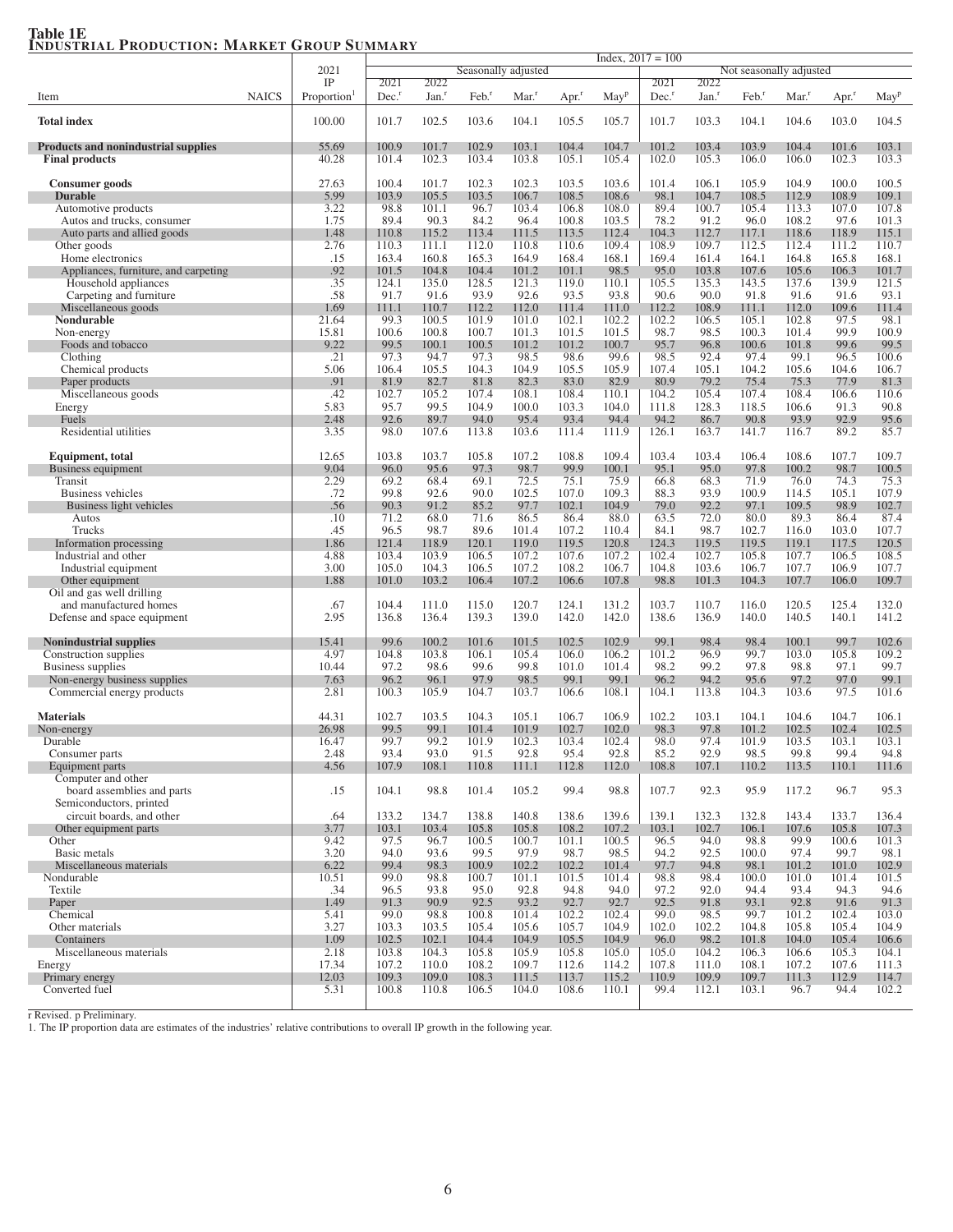|                                                                  |              |                | 1972-        |              | 1988-        | 1990-        | 1994-        |              |              |                     |                   |              |                   |              |                  |
|------------------------------------------------------------------|--------------|----------------|--------------|--------------|--------------|--------------|--------------|--------------|--------------|---------------------|-------------------|--------------|-------------------|--------------|------------------|
|                                                                  |              | 2021           | 2021         | 1982         | 1989         | 1991         | 1995         | 2009         | 2021         | 2021                | 2022              |              |                   |              |                  |
| Item                                                             | <b>NAICS</b> | Proportion     | Ave.         | Low          | High         | Low          | High         | Low          | May          | $Dec.$ <sup>r</sup> | Jan. <sup>r</sup> | Feb.         | Mar. <sup>1</sup> | Apr.         | May <sup>p</sup> |
|                                                                  |              | 100.00         | 79.5         | 70.9         | 85.2         | 78.8         | 85.1         | 66.6         | 75.3         | 76.4                | 76.9              | 77.6         | 77.9              | 78.9         | 79.0             |
| <b>Total industry</b>                                            |              |                |              |              |              |              |              |              |              |                     |                   |              |                   |              |                  |
| <b>STAGE-OF-PROCESS GROUPS</b>                                   |              |                |              |              |              |              |              |              |              |                     |                   |              |                   |              |                  |
| Crude                                                            |              | 16.28          | 85.2         | 78.1         | 87.7         | 84.6         | 89.7         | 76.5         | 77.4         | 77.8                | 77.9              | 78.3         | 80.3              | 80.9         | 81.4             |
| Primary and semifinished                                         |              | 45.80          | 80.0         | 68.2         | 86.5         | 78.1         | 87.9         | 63.5         | 74.3         | 75.3                | 76.4              | 77.5         | 76.8              | 78.2         | 78.3             |
| Finished                                                         |              | 37.92          | 76.8         | 70.8         | 83.4         | 77.5         | 80.7         | 66.5         | 75.6         | 77.3                | 77.4              | 77.7         | 78.5              | 79.3         | 79.2             |
|                                                                  |              |                |              |              |              |              |              |              |              |                     |                   |              |                   |              |                  |
| <b>INDUSTRY GROUPS</b>                                           |              |                |              |              |              |              |              |              |              |                     |                   |              |                   |              |                  |
| <b>Manufacturing</b>                                             | $31 - 33$    | 75.20<br>73.06 | 78.1<br>78.1 | 68.6<br>67.9 | 85.6<br>85.5 | 77.3<br>77.2 | 84.7<br>84.8 | 63.5<br>63.4 | 75.7<br>76.0 | 77.1<br>77.4        | 77.0<br>77.3      | 78.0<br>78.3 | 78.6<br>78.8      | 79.2<br>79.4 | 79.1<br>79.3     |
| <b>Manufacturing (NAICS)</b><br>Durable manufacturing            |              | 38.66          | 76.7         | 63.0         | 84.8         | 73.9         | 83.8         | 58.3         | 74.4         | 76.6                | 76.6              | 77.5         | 78.1              | 79.0         | 78.7             |
| Wood products                                                    | 321          | 1.74           | 76.8         | 59.6         | 86.4         | 72.1         | 86.5         | 48.0         | 80.2         | 81.4                | 81.0              | 82.9         | 83.9              | 84.5         | 82.2             |
| Nonmetallic mineral products                                     | 327          | 2.31           | 73.3         | 64.1         | 83.2         | 71.5         | 82.5         | 44.5         | 69.7         | 75.0                | 75.1              | 78.4         | 77.4              | 76.2         | 77.6             |
| Primary metals                                                   | 331          | 2.68           | 77.6         | 48.1         | 94.8         | 75.8         | 94.4         | 49.6         | 69.6         | 72.5                | 70.5              | 72.5         | 71.8              | 72.7         | 73.2             |
| Iron and steel products                                          | 3311,2       | 1.05           | 79.5         | 38.0         | 97.8         | 71.1         | 97.9         | 40.3         | 80.8         | 82.6                | 79.7              | 77.2         | 77.3              | 79.1         | 79.3             |
| Fabricated metal products                                        | 332          | 5.70           | 77.5         | 61.6         | 81.9         | 72.6         | 84.7         | 62.2         | 76.5         | 78.6                | 78.3              | 80.3         | 80.3              | 80.6         | 79.9             |
| Machinery                                                        | 333          | 5.08           | 77.7         | 57.8         | 85.3         | 73.8         | 87.4         | 59.0         | 80.8         | 82.9                | 83.9              | 84.9         | 84.0              | 85.4         | 83.5             |
| Computer and electronic products                                 | 334          | 4.68<br>.24    | 77.4         | 78.3         | 82.3<br>79.7 | 78.0         | 84.5<br>87.5 | 70.2<br>84.3 | 77.4         | 76.3<br>88.7        | 74.9<br>87.8      | 75.6         | 75.2              | 74.9<br>92.1 | 75.3<br>93.2     |
| Computer and peripheral equip.<br>Communications equipment       | 3341<br>3342 | .66            | 78.1<br>75.3 | 67.5<br>84.4 | 85.6         | 70.8<br>77.2 | 86.2         | 76.6         | 85.6<br>68.0 | 65.9                | 63.9              | 92.0<br>62.7 | 91.6<br>62.1      | 62.0         | 62.0             |
| Semiconductor and related                                        |              |                |              |              |              |              |              |              |              |                     |                   |              |                   |              |                  |
| electronic components                                            | 3344         | 1.10           | 79.1         | 78.2         | 82.6         | 78.5         | 92.0         | 63.5         | 87.1         | 82.4                | 81.8              | 83.5         | 84.4              | 81.9         | 81.8             |
| Electrical equipment, appliances,                                |              |                |              |              |              |              |              |              |              |                     |                   |              |                   |              |                  |
| and components                                                   | 335          | 1.74           | 81.5         | 64.5         | 89.3         | 77.1         | 92.7         | 66.9         | 78.4         | 80.0                | 80.8              | 82.5         | 82.5              | 82.1         | 80.5             |
| Transportation equipment                                         | 336          | 10.91          | 74.6         | 55.9         | 87.0         | 68.0         | 79.5         | 49.7         | 67.8         | 71.1                | 71.4              | 70.6         | 73.5              | 76.0         | 76.0             |
| Motor vehicles and parts                                         | $3361 - 3$   | 5.43           | 74.9         | 44.3         | 90.3         | 56.6         | 87.7         | 33.1         | 67.6         | 69.3                | 69.6              | 66.6         | 72.6              | 74.9         | 75.4             |
| Autos and light trucks                                           | 33611        | 2.66           | 76.0         | 39.7         | 92.9         | 52.8         | 89.3         | 26.4         | 64.5         | 65.6                | 66.2              | 61.7         | 70.7              | 73.8         | 75.7             |
| Aerospace and miscellaneous                                      | 3364-9       | 5.48           | 74.1         | 68.4         | 89.1         | 82.9         | 71.3         | 72.4         | 67.9         | 72.8                | 73.2              | 74.6         | 74.6              | 77.1         | 76.7             |
| transportation equipment<br>Furniture and related products       | 337          | 1.08           | 77.2         | 64.8         | 82.3         | 68.7         | 82.7         | 56.2         | 80.6         | 83.1                | 83.0              | 87.0         | 86.2              | 86.0         | 86.9             |
| Miscellaneous                                                    | 339          | 2.74           | 76.8         | 69.0         | 82.6         | 77.4         | 81.0         | 68.2         | 79.6         | 80.2                | 81.5              | 82.2         | 82.3              | 82.6         | 83.3             |
|                                                                  |              |                |              |              |              |              |              |              |              |                     |                   |              |                   |              |                  |
| Nondurable manufacturing                                         |              | 34.40          | 79.9         | 75.3         | 86.8         | 81.5         | 86.1         | 68.8         | 77.9         | 78.4                | 78.1              | 79.1         | 79.7              | 79.9         | 80.0             |
| Food                                                             | 311          | 8.32           | 82.0         | 79.5         | 86.2         | 83.2         | 86.3         | 77.7         | 78.8         | 78.9                | 79.5              | 80.5         | 80.6              | 80.7         | 80.2             |
| Beverage and tobacco products                                    | 312          | 3.36           | 75.4         | 78.6         | 86.9         | 75.2         | 85.2         | 67.4         | 69.7         | 68.7                | 69.3              | 68.6         | 70.1              | 70.2         | 70.3             |
| Textile mills                                                    | 313          | .35            | 78.1         | 72.2         | 92.0         | 77.3         | 93.7         | 51.6         | 70.1         | 71.6                | 69.4              | 70.0         | 68.6              | 70.4         | 69.5             |
| Textile product mills                                            | 314<br>315   | .35            | 78.3<br>77.7 | 71.6         | 90.8         | 76.7<br>78.0 | 88.5<br>89.6 | 58.1         | 66.1<br>77.2 | 67.5<br>77.8        | 67.5<br>74.7      | 69.9<br>77.0 | 68.3<br>77.1      | 67.1<br>76.2 | 68.1<br>77.4     |
| Apparel<br>Leather and allied products                           | 316          | .16<br>.06     | 71.0         | 75.3<br>72.8 | 85.0<br>80.8 | 72.0         | 79.8         | 65.6<br>44.3 | 86.2         | 79.0                | 80.2              | 81.3         | 85.5              | 88.8         | 87.9             |
| Paper                                                            | 322          | 2.02           | 86.6         | 81.2         | 92.5         | 86.1         | 92.6         | 72.7         | 84.5         | 83.0                | 82.9              | 84.4         | 85.4              | 85.4         | 85.2             |
| Printing and support                                             | 323          | 1.37           | 79.3         | 80.3         | 91.5         | 83.1         | 85.4         | 58.7         | 73.8         | 77.3                | 75.9              | 78.3         | 78.5              | 79.3         | 79.1             |
| Petroleum and coal products                                      | 324          | 3.70           | 84.6         | 68.6         | 85.8         | 81.3         | 91.2         | 76.1         | 78.1         | 77.4                | 76.5              | 78.5         | 79.3              | 79.3         | 81.4             |
| Chemicals                                                        | 325          | 11.50          | 76.7         | 68.0         | 85.3         | 80.1         | 82.1         | 64.8         | 78.4         | 79.8                | 79.0              | 79.5         | 80.3              | 80.7         | 80.6             |
| Plastics material and resin                                      | 325211       | .94            | 88.2         | 66.1         | 96.9         | 81.6         | 102.1        | 75.7         | 85.4         | 82.2                | 84.8              | 86.9         | 85.6              | 87.1         |                  |
| Synthetic rubber                                                 | 325212       | .09            | 74.2         | 54.6         | 94.4         | 72.5         | 87.4         | 56.1         | 65.5         | 67.8                | 66.4              | 70.1         | 71.2              | 73.9         | 76.2             |
| Artificial and synthetic fibers<br>and filaments                 | 32522        | .04            | 81.2         | 63.3         | 93.6         | 75.5         | 91.6         |              | 85.2         | 94.3                | 92.0              | 97.2         | 98.2              | 100.7        | 103.7            |
| Plastics and rubber products                                     | 326          | 3.23           | 82.0         | 72.5         | 89.8         | 77.0         | 93.2         | 58.3<br>57.1 | 80.6         | 82.8                | 82.1              | 84.3         | 84.3              | 84.4         | 84.5             |
|                                                                  |              |                |              |              |              |              |              |              |              |                     |                   |              |                   |              |                  |
| Other manufacturing (non-NAICS)                                  | 1133,5111    | 2.14           | 79.2         | 86.4         | 90.9         | 79.9         | 83.2         | 65.4         | 64.1         | 66.2                | 67.6              | 67.4         | 69.4              | 70.4         | 70.6             |
|                                                                  |              |                |              |              |              |              |              |              |              |                     |                   |              |                   |              |                  |
| <b>Mining</b>                                                    | 21           | 12.88          | 85.9         | 79.6         | 86.0         | 83.8         | 88.3         | 78.3         | 75.5         | 77.7                | 77.7              | 77.7         | 80.0              | 80.7         | 81.5             |
| Oil and gas extraction                                           | 211          | 7.15           | 93.0         | 89.4         | 91.6         | 89.5         | 94.8         | 93.3         | 95.7         | 97.3                | 96.3              | 94.7         | 98.3              | 99.7         | 100.1            |
| Mining (except oil and gas)                                      | 212          | 2.81           | 81.9         | 68.0         | 89.7         | 79.6         | 86.6         | 68.8         | 71.4         | 72.2                | 72.8              | 75.8         | 76.4              | 74.4         | 74.9             |
| Coal mining<br>Metal mining                                      | 2121<br>2122 | .59<br>1.37    | 83.2<br>76.8 | 76.3<br>37.9 | 92.5<br>87.1 | 79.8<br>77.1 | 87.5<br>87.5 | 75.1<br>65.0 | 64.9<br>64.8 | 60.8<br>63.2        | 64.7<br>65.4      | 66.1<br>70.5 | 69.8<br>68.6      | 63.7<br>69.0 | 65.7<br>67.5     |
| Stone and earth minerals                                         | 2123         | .85            | 83.5         | 63.5         | 89.7         | 76.4         | 91.9         | 61.9         | 86.1         | 94.0                | 89.5              | 90.2         | 92.6              | 89.4         | 92.1             |
| Support activities for mining                                    | 213          | 2.92           | 70.8         | 52.6         | 62.5         | 56.0         | 74.8         | 48.8         | 49.3         | 57.1                | 59.9              | 61.6         | 64.0              | 66.7         | 70.2             |
| <b>Utilities</b>                                                 | 2211,2       | 11.92          | 84.8         | 77.2         | 93.1         | 84.6         | 93.2         | 78.0         | 72.3         | 70.7                | 75.8              | 75.7         | 72.1              | 75.9         | 76.4             |
| Electric                                                         | 2211         | 10.29          | 85.8         | 77.8         | 94.7         | 87.7         | 95.8         | 77.9         | 71.2         | 71.1                | 75.2              | 74.9         | 72.4              | 76.0         | 77.2             |
| Natural gas                                                      | 2212         | 1.64           | 80.2         | 73.0         | 85.9         | 66.8         | 88.6         | 72.1         | 80.4         | 69.9                | 81.8              | 82.5         | 72.3              | 77.4         | 74.0             |
|                                                                  |              |                |              |              |              |              |              |              |              |                     |                   |              |                   |              |                  |
| <b>SPECIAL AGGREGATES</b><br>Selected high-technology industries |              |                | 77.5         |              |              | 76.2         |              | 71.6         |              |                     | 77.1              | 78.1         |                   | 77.1         |                  |
| Manufacturing ex. selected high-tech                             |              | 2.00           |              | 76.1         | 81.5         |              | 86.4         |              | 81.0         | 78.2                |                   |              | 78.4              |              | 77.1             |
| industries                                                       |              | 73.19          | 78.2         | 68.1         | 86.0         | 77.3         | 84.6         | 63.0         | 75.5         | 77.1                | 77.0              | 77.9         | 78.6              | 79.2         | 79.1             |
| Manufacturing ex. selected high-tech                             |              |                |              |              |              |              |              |              |              |                     |                   |              |                   |              |                  |
| and motor vehicles and pts.                                      |              | 67.77          | 78.5         | 69.5         | 85.6         | 79.2         | 84.3         | 65.6         | 76.2         | 77.7                | 77.6              | 78.9         | 79.1              | 79.5         | 79.4             |
|                                                                  |              |                |              |              |              |              |              |              |              |                     |                   |              |                   |              |                  |

## Table 2 CAPACITY UTILIZATION: MANUFACTURING, MINING, AND UTILITIES Percent of capacity, seasonally adjusted

r Revised. p Preliminary.